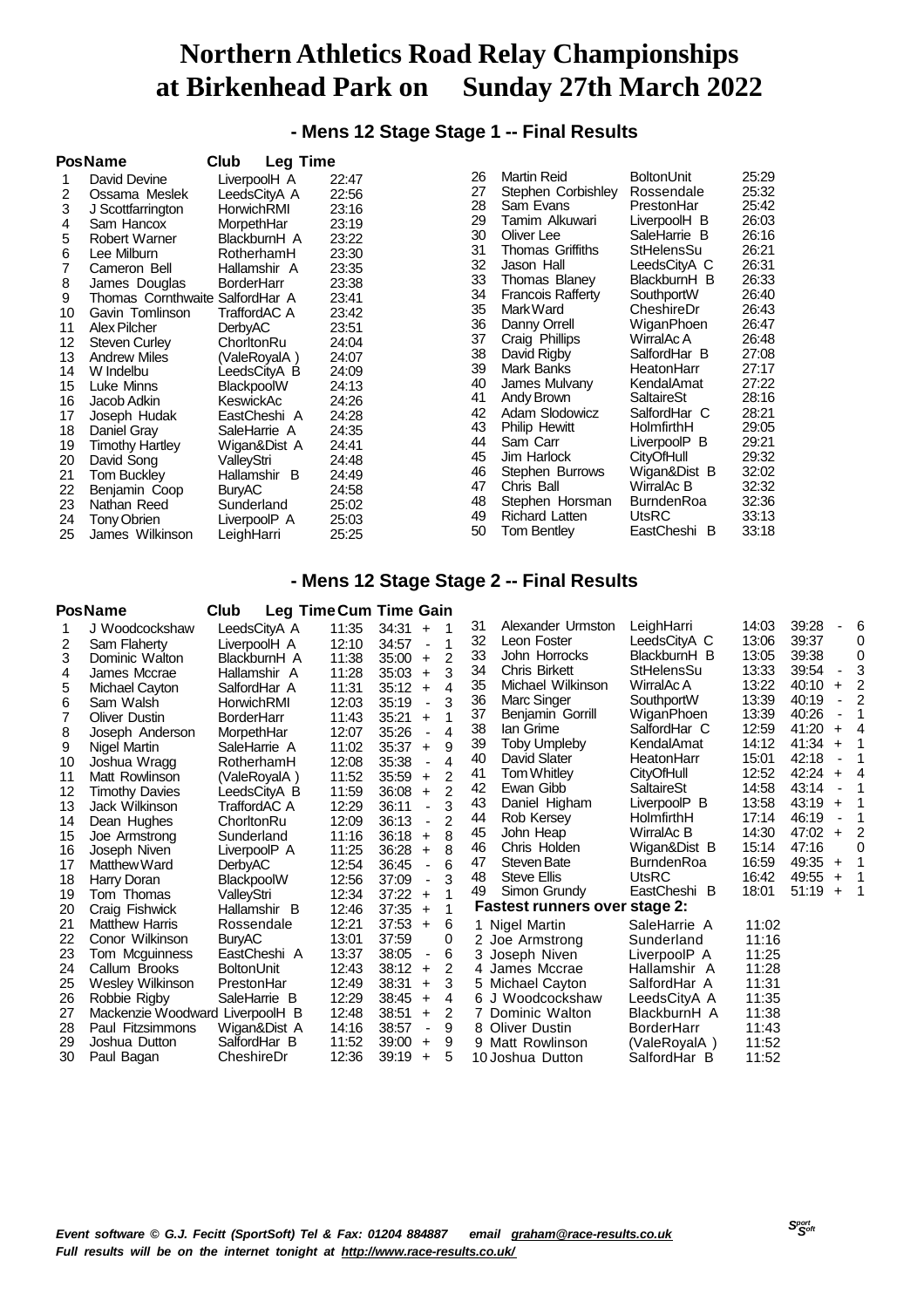# **- Mens 12 Stage Stage 3 -- Final Results**

|    | <b>PosName</b>           | Club              | <b>Leg Time Cum Time Gain</b> |                                           |   |    |                               |              |       |                   |                |
|----|--------------------------|-------------------|-------------------------------|-------------------------------------------|---|----|-------------------------------|--------------|-------|-------------------|----------------|
|    | David Mullarkey          | LeedsCityA A      | 22:57                         | 57:28                                     | 0 | 31 | Jonathan Walton               | LeedsCityA C | 26:29 | $1:06:06 +$       | 1              |
| 2  | C Richards               | SalfordHar A      | 22:55                         | 58:07<br>$\ddot{}$                        | 3 | 32 | Paul Bryers                   | WiganPhoen   | 25:49 | $1:06:15 +$       | 5              |
| 3  | Thomas Rogerson          | LiverpoolH A      | 23:20                         | 58:17<br>$\overline{\phantom{a}}$         |   | 33 | C Davies                      | BlackburnH B | 26:55 | 1:06:33           | 0              |
| 4  | Ben Fish                 | BlackburnH A      | 23:19                         | 58:19<br>٠                                |   | 34 | <b>Steven Anders</b>          | StHelensSu   | 27:27 | 1:07:21           | $\Omega$       |
| 5  | Jamie Hall               | Hallamshir A      | 23:49                         | 58:52<br>$\overline{\phantom{a}}$         |   | 35 | J Crombleholme                | WirralAc A   |       | 27:26 1:07:36     | 0              |
| 6  | George Lowry             | MorpethHar        | 23:43                         | 59:09<br>$\ddot{}$                        | 2 | 36 | Craig Sephton                 | CheshireDr   | 30:13 | $1:09:32 -$       | 6              |
|    | Chris Perrv              | (ValeRoyalA)      | 23:24                         | 59:23<br>$\ddot{}$                        | 4 | 37 | Matt Dickinson                | SalfordHar C | 28:15 | $1:09:35 +$       |                |
| 8  | Luke Foley               | HorwichRMI        | 24:50                         | 1:00:09<br>$\overline{\phantom{a}}$       | 2 | 38 | James Paybody                 | SouthportW   | 29:47 | 1:10:06           |                |
| 9  | Stephen Jackson          | Sunderland        |                               | 23:54 1:00:12 +                           | 6 | 39 | <b>Matthew Wilson</b>         | KendalAmat   | 28:33 | 1:10:07           | $\Omega$       |
| 10 | Philip Robertson         | SaleHarrie A      |                               | 24:52 1:00:29<br>$\overline{\phantom{a}}$ |   | 40 | Tom Kav                       | SaltaireSt   |       | $28:05$ 1:11:19 + |                |
| 11 | Tom Humphries            | <b>BorderHarr</b> | 25:09                         | $1:00:30 -$                               | 4 | 41 | Eddie Rex                     | CityOfHull   |       | 29:27 1:11:51     | 0              |
| 12 | Christopher Oddy         | LeedsCityA B      | 24:25                         | 1:00:33                                   | 0 | 42 | Philip Macdonald              | LiverpoolP B | 29:30 | $1:12:49 +$       |                |
| 13 | <b>Jay Ferns</b>         | TraffordAC A      | 25:00                         | 1:01:11                                   | 0 | 43 | Anthony Daglish               | HeatonHarr   | 32:27 | 1:14:45           |                |
| 14 | Benjamin Draper          | <b>DerbyAC</b>    |                               | 24:55 1:01:40 +                           | 3 | 44 | Alexander Hannay              | HolmfirthH   | 28:45 | 1:15:04           | 0              |
| 15 | Chris Maher              | LiverpoolP A      |                               | 25:13 1:01:41 +                           |   | 45 | Gareth Earnden                | WirralAc B   |       | 30:09 1:17:11     | 0              |
| 16 | James Savage             | ChorltonRu        |                               | 25:30 1:01:43<br>$\blacksquare$           | 2 | 46 | Gareth Harrison               | Wigan&Dist B |       | 31:52 1:19:08     | 0              |
| 17 | Marco Parolin            | BlackpoolW        | 25:09                         | $1:02:18 +$                               | 1 | 47 | Jonathan Aust                 | EastCheshi B | 29:18 | $1:20:37 +$       | 2              |
| 18 | Thomas Halloway          | RotherhamH        | 26:55                         | 1:02:33<br>$\overline{\phantom{a}}$       | 8 | 48 | Jason Taplin                  | UtsRC        | 30:50 | 1:20:45           | 0              |
| 19 | Jonathan Young           | ValleyStri        | 25:17                         | 1:02:39                                   | 0 | 49 | Martin Whitehead              | BurndenRoa   | 33:46 | 1:23:21           | $\overline{2}$ |
| 20 | Robert Smith             | Hallamshir B      | 25:29                         | 1:03:04                                   | 0 |    | Fastest runners over stage 3: |              |       |                   |                |
| 21 | Gavin Browne             | EastCheshi A      |                               | 25:04 1:03:09 +                           | 2 |    | 1 C Richards                  | SalfordHar A | 22:55 |                   |                |
| 22 | Jonathan Cleaver         | Rossendale        | 25:50                         | 1:03:43 -                                 |   |    | 2 David Mullarkey             | LeedsCityA A | 22:57 |                   |                |
| 23 | Joseph Bailey            | SalfordHar B      |                               | 25:12 1:04:12 +                           | 6 |    | 3 Ben Fish                    | BlackburnH A | 23:19 |                   |                |
| 24 | Neil Pendlebury          | LeighHarri        |                               | 25:02 1:04:30 +                           | 7 |    | 4 Thomas Rogerson             | LiverpoolH A | 23:20 |                   |                |
| 25 | Luke Harreld             | <b>BuryAC</b>     | 26:33                         | 1:04:32<br>$\overline{\phantom{a}}$       | 3 |    | 5 Chris Perry                 | (ValeRoyalA) | 23:24 |                   |                |
| 26 | <b>Anthony Valentine</b> | <b>BoltonUnit</b> |                               | 26:27 1:04:39<br>$\overline{\phantom{a}}$ |   | 6. | George Lowry                  | MorpethHar   | 23:43 |                   |                |
| 27 | Jonathan Kearsley        | Wigan&Dist A      | 26:16                         | $1:05:13 +$                               |   | 7  | Jamie Hall                    | Hallamshir A | 23:49 |                   |                |
| 28 | Luke Suffolk             | PrestonHar        | 27:25                         | 1:05:56<br>$\overline{\phantom{a}}$       | 3 |    | 8 Stephen Jackson             | Sunderland   | 23:54 |                   |                |
| 29 | M Kiddrossiter           | SaleHarrie B      | 27:17                         | 1:06:02<br>$\overline{\phantom{a}}$       | 3 |    | 9 Christopher Oddy            | LeedsCityA B | 24:25 |                   |                |
| 30 | a Jaberal                | LiverpoolH B      | 27:14                         | 1:06:05                                   | 3 |    | 10 Luke Folev                 | HorwichRMI   | 24:50 |                   |                |

## **- Mens 12 Stage Stage 4 -- Final Results**

|    | <b>PosName</b>           | <b>Club</b>       |       | Leg Time Cum Time Gain                    |                |    |                                      |                   |       |                                     |   |
|----|--------------------------|-------------------|-------|-------------------------------------------|----------------|----|--------------------------------------|-------------------|-------|-------------------------------------|---|
|    | Joshua Mitchell          | LeedsCityA A      |       | 11:36 1:09:04                             | 0              | 31 | Karl Billington                      | BlackburnH B      |       | 13:34 1:20:07 +                     | 2 |
| 2  | Sam Hopkins              | SalfordHar A      |       | 11:49 1:09:56                             | $\Omega$       | 32 | Sam Aspinwall                        | SaleHarrie B      | 14:29 | 1:20:31<br>$\overline{\phantom{a}}$ |   |
| 3  | Jack Hindle              | BlackburnH A      | 12:00 | $1:10:19 +$                               |                | 33 | Paul Blakemore                       | WiganPhoen        | 14:27 | $1:20:42 -$                         |   |
| 4  | Thomas Dempsey           | LiverpoolH A      | 12:08 | 1:10:25<br>$\overline{\phantom{a}}$       | 1              | 34 | <b>Andrew Fraser</b>                 | WirralAc A        | 14:10 | $1:21:46 +$                         |   |
| 5  | <b>Matthew Fuller</b>    | Hallamshir A      |       | 11:45 1:10:37                             | $\Omega$       | 35 | lan Hayburn                          | <b>StHelensSu</b> | 15:41 | $1:23:02 -$                         |   |
| 6  | Alistair Douglass        | MorpethHar        |       | 11:44 1:10:53                             | 0              | 36 | Andrew Kershaw                       | SouthportW        | 13:04 | $1:23:10 +$                         |   |
| 7  | Michael Wilson           | Sunderland        |       | $11:45$ 1:11:57 +                         | 2              | 37 | <b>Matthew Scott</b>                 | CheshireDr        | 15:00 | $1:24:32 -$                         |   |
| 8  | Josh Betteley            | (ValeRoyalA)      | 12:40 | 1:12:03 -                                 |                | 38 | <b>Peter Gorst</b>                   | KendalAmat        | 15:59 | $1:26:06 +$                         |   |
| 9  | <b>William Onek</b>      | SaleHarrie A      | 11:41 | $1:12:10 +$                               |                | 39 | <b>Stewart Spink</b>                 | <b>SaltaireSt</b> | 14:56 | $1:26:15 +$                         |   |
| 10 | <b>Mike Burrett</b>      | LeedsCityA B      | 12:11 | $1:12:44 +$                               | 2              | 40 | Trevor Rayner                        | SalfordHar C      | 17:12 | $1:26:47 -$                         |   |
| 11 | Harry Butler             | <b>BorderHarr</b> |       | 12:42 1:13:12                             | 0              | 41 | Thomas Harkin                        | LiverpoolP B      | 13:59 | $1:26:48 +$                         |   |
| 12 | Sam Fairhurst            | HorwichRMI        |       | 13:12 1:13:21<br>$\overline{\phantom{a}}$ | 4              | 42 | Paul Cartwright                      | <b>CityOfHull</b> | 15:54 | 1:27:45 -                           |   |
| 13 | Se Loughlin              | LiverpoolP A      |       | $11:49$ 1:13:30 +                         | $\mathfrak{p}$ | 43 | <b>Mark Briston</b>                  | HeatonHarr        | 15:27 | 1:30:12                             |   |
| 14 | <b>Matthew Sutton</b>    | TraffordAC A      |       | 13:12 1:14:23 -                           |                | 44 | William Ferguson                     | WirralAc B        | 15:10 | $1:32:21 +$                         |   |
| 15 | Ben Mccormack            | ChorltonRu        |       | $13:00$ $1:14:43 +$                       | 1              | 45 | Michael Hall                         | HolmfirthH        | 19:24 | $1:34:28 -$                         |   |
| 16 | <b>Dylan Stevens</b>     | Hallamshir B      | 12:26 | $1:15:30 +$                               | 4              | 46 | John Rawsterne                       | Wigan&Dist B      | 16:16 | 1:35:24                             | 0 |
| 17 | Michael Brentreid        | <b>BlackpoolW</b> |       | 13:14 1:15:32                             | 0              | 47 | Glenn Piper                          | EastCheshi B      | 15:18 | 1:35:55                             | 0 |
| 18 | David Garji              | <b>DerbyAC</b>    |       | 13:56 1:15:36 -                           | $\overline{4}$ | 48 | Neil Beckett                         | <b>UtsRC</b>      | 15:45 | 1:36:30                             | 0 |
| 19 | Robert Howard            | ValleyStri        |       | 13:05 1:15:44                             | 0              | 49 | Michael Caine                        | <b>BurndenRoa</b> | 17:38 | 1:40:59                             | 0 |
| 20 | David Tune               | RotherhamH        |       | 13:40 1:16:13 -                           | 2              |    | <b>Fastest runners over stage 4:</b> |                   |       |                                     |   |
| 21 | Andrew Grenfell          | Rossendale        | 12:40 | $1:16:23 +$                               |                |    | Joshua Mitchell                      | LeedsCityA A      | 11:36 |                                     |   |
| 22 | <b>Oliver Cook</b>       | SalfordHar B      |       | $12:19$ 1:16:31 +                         | 1              |    | 2 William Onek                       | SaleHarrie A      | 11:41 |                                     |   |
| 23 | George Lewis             | EastCheshi A      |       | 13:42 1:16:51                             | 2              |    | 3 Alistair Douglass                  | MorpethHar        | 11:44 |                                     |   |
| 24 | <b>Matthew Collister</b> | <b>BuryAC</b>     |       | 13:34 1:18:06 +                           |                |    | 4 Michael Wilson                     | Sunderland        | 11:45 |                                     |   |
| 25 | Jordan Brophy            | <b>BoltonUnit</b> | 13:31 | $1:18:10 +$                               | 1              |    | 5 Matthew Fuller                     | Hallamshir A      | 11:45 |                                     |   |
| 26 | <b>Thomas Henders</b>    | LeighHarri        | 14:18 | 1:18:48<br>$\overline{\phantom{a}}$       | 2              |    | 6 Se Loughlin                        | LiverpoolP A      | 11:49 |                                     |   |
| 27 | Thomas Edwards           | LeedsCityA C      | 12:58 | $1:19:04$ +                               | 4              |    | 7 Sam Hopkins                        | SalfordHar A      | 11:49 |                                     |   |
| 28 | Alan Ashton              | LiverpoolH B      | 13:10 | $1:19:15 +$                               | 2              | 8  | Jack Hindle                          | BlackburnH A      | 12:00 |                                     |   |
| 29 | Mark Morganhillam        | Wigan&Dist A      | 14:03 | 1:19:16<br>$\sim$                         | 2              | 9  | Thomas Dempsey                       | LiverpoolH A      | 12:08 |                                     |   |
| 30 | <b>William Metcalf</b>   | PrestonHar        | 13:21 | 1:19:17<br>$\overline{\phantom{a}}$       | 2              |    | 10 Mike Burrett                      | LeedsCityA B      | 12:11 |                                     |   |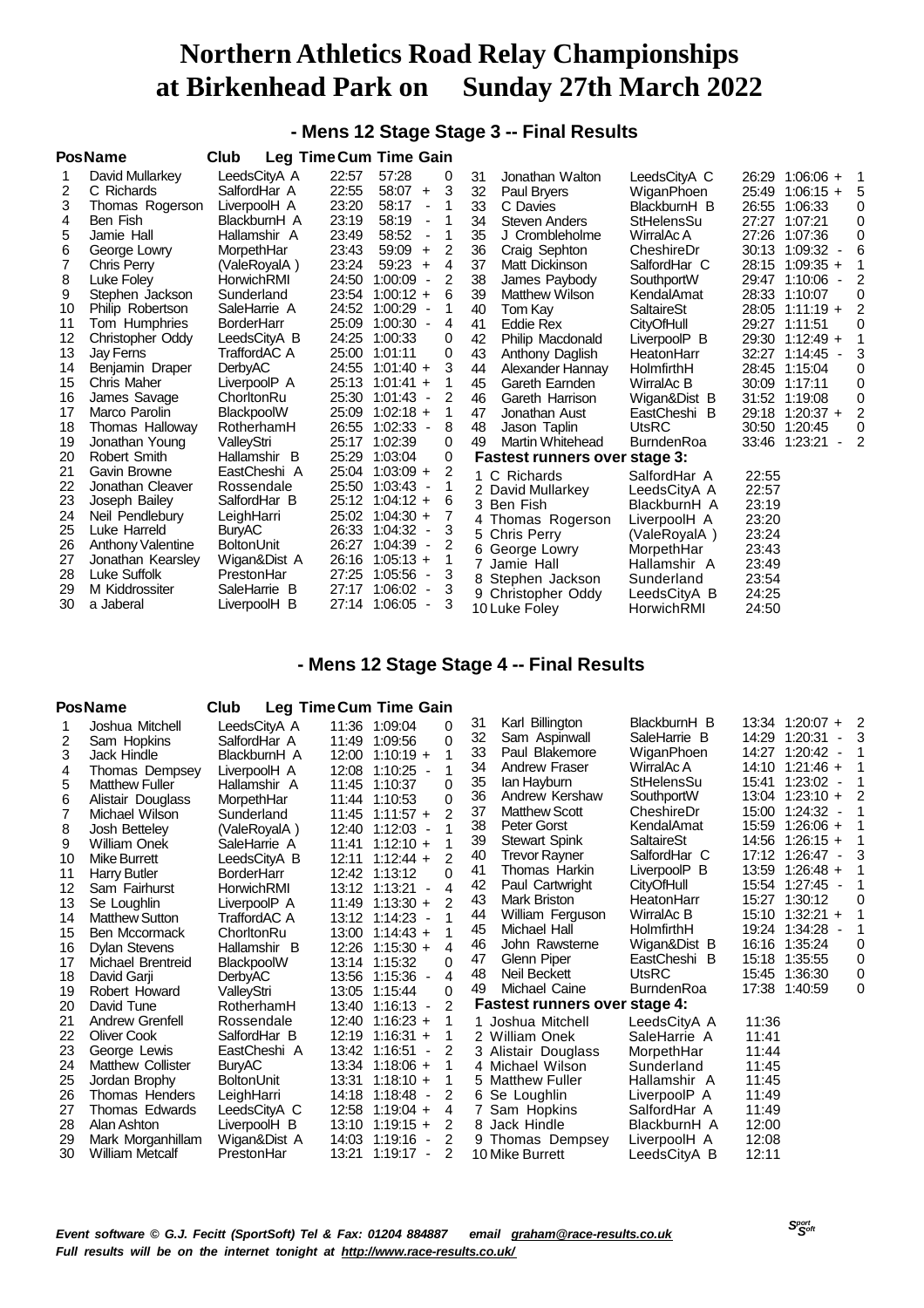**- Mens 12 Stage Stage 5 -- Final Results**

|                         | <b>PosName</b>          | Club              | Leg Time Cum Time Gain |       |             |                          |                |                |                      |
|-------------------------|-------------------------|-------------------|------------------------|-------|-------------|--------------------------|----------------|----------------|----------------------|
| 1                       | Graham Rush             |                   | LeedsCityA A           | 23:48 | 1:32:52     |                          | 0              | 31             | l                    |
| $\overline{\mathbf{c}}$ | David Barratt           |                   | SalfordHar A           | 23:18 | 1:33:14     |                          | 0              | 32             | ŀ                    |
| 3                       | Callum Davidson         |                   | BlackburnH A           | 23:41 | 1:34:00     |                          | 0              | 33             | ľ                    |
| 4                       | George Rudman           | MorpethHar        |                        | 23:57 | $1:34:50 +$ |                          | 2              | 34             | N                    |
| 5                       | Harry Blackburn         |                   | LiverpoolH A           | 24:30 | 1:34:55     |                          | 1              | 35             | D                    |
| 6                       | Connor Milnes           |                   | Hallamshir A           | 24:37 | $1:35:14 -$ |                          | 1              | 36             | ľ                    |
| 7                       | <b>Ryan Moore</b>       |                   | (ValeRoyalA)           | 25:00 | $1:37:03 +$ |                          | 1              | 37             | F                    |
| 8                       | <b>Alexander Bellew</b> |                   | LeedsCityA B           | 24:34 | $1:37:18 +$ |                          | 2              | 38             | F                    |
| 9                       | Joseph Godwood          |                   | SaleHarrie A           | 25:29 | 1:37:39     |                          | 0              | 39             | ľ                    |
| 10                      | Owen Walpole            | Sunderland        |                        | 25:55 | $1:37:52 -$ |                          | 3              | 40             | ١                    |
| 11                      | Nathan Postill          | <b>BorderHarr</b> |                        | 25:37 | 1:38:49     |                          | 0              | 41             | N                    |
| 12                      | Simon Bruton            | HorwichRMI        |                        | 25:59 | 1:39:20     |                          | 0              | 42             | $\ddot{\phantom{0}}$ |
| 13                      | Mark Wynne              |                   | LiverpoolP A           | 26:00 | 1:39:30     |                          | 0              | 43             | Ś                    |
| 14                      | <b>Thomas Charles</b>   |                   | TraffordAC A           | 25:14 | 1:39:37     |                          | 0              | 44             | ŀ                    |
| 15                      | F Macdonaldoulds        | ChorltonRu        |                        | 25:42 | 1:40:25     |                          | 0              | 45             | ľ                    |
| 16                      | James Meader            | DerbyAC           |                        | 25:18 | $1:40:54 +$ |                          | $\overline{2}$ | 46             | D                    |
| 17                      | Tommy Power             | Hallamshir        | B                      | 25:40 | 1:41:10     |                          | 1              | 47             | C                    |
| 18                      | <b>Akkeal Chambers</b>  | SalfordHar        | - B                    | 24:58 | $1:41:29 +$ |                          | 4              | 48             | F                    |
| 19                      | Sam Gilson              |                   | RotherhamH             | 25:27 | $1:41:40 +$ |                          | 1              | 49             | C                    |
| 20                      | Rav Panesar             | ValleyStri        |                        | 25:57 | 1:41:41     |                          | 1              | Fast           |                      |
| 21                      | <b>Andrew Mellor</b>    |                   | Rossendale             | 25:23 | 1:41:46     |                          | 0              | 1              | Da                   |
| 22                      | <b>C</b> Mccarthy       | BlackpoolW        |                        | 27:23 | $1:42:55 -$ |                          | 5              | $\overline{2}$ | Ca                   |
| 23                      | Michael Holness         |                   | EastCheshi A           | 27:29 | 1:44:20     |                          | 0              | 3              | Gr                   |
| 24                      | Callum Gaunt            | <b>BuryAC</b>     |                        | 26:39 | 1:44:45     |                          | 0              | 4              | Ge                   |
| 25                      | Rhys Francis            | <b>BoltonUnit</b> |                        | 26:45 | 1:44:55     |                          | 0              | 5              | Ha                   |
| 26                      | Alan Buckley            |                   | LeedsCityA C           | 27:08 | $1:46:12 +$ |                          | 1              | 6              | Al6                  |
| 27                      | Dave Smith              | LeighHarri        |                        | 27:39 | $1:46:27 -$ |                          | 1              | 7              | Cc                   |
| 28                      | Jonny Murphy            |                   | BlackburnH B           | 26:51 | $1:46:58 +$ |                          | 3              | 8              | Ak                   |
| 29                      | Kyle Fairclough         |                   | SaleHarrie B           | 27:01 | $1:47:32 +$ |                          | 3              |                |                      |
| 30                      | John Heyes              |                   | Wigan&Dist A           | 28:43 | 1:47:59     | $\overline{\phantom{a}}$ | 1              |                |                      |
|                         |                         |                   |                        |       |             |                          |                |                |                      |
|                         |                         |                   |                        |       |             |                          |                |                |                      |

| 31 | <b>Alex Venables</b>          | PrestonHar        | 29:15<br>1:48:32     | 1              |
|----|-------------------------------|-------------------|----------------------|----------------|
| 32 | Harry Rosshughes              | WirralAc A        | 27:30<br>$1:49:16 +$ | $\overline{c}$ |
| 33 | Matthew Wood                  | LiverpoolH B      | $1:49:23 -$<br>30:08 | 5              |
| 34 | <b>Matt Blake</b>             | StHelensSu        | $1:49:40 +$<br>26:38 | $\mathbf{1}$   |
| 35 | David Hamilton                | SouthportW        | 26:45 1:49:55 +      | $\overline{1}$ |
| 36 | <b>Mark Collier</b>           | WiganPhoen        | 29:22 1:50:04 -      | 3              |
| 37 | <b>Richard Wilson</b>         | KendalAmat        | 27:17<br>$1:53:23 +$ | 1              |
| 38 | Paul Bannister                | SalfordHar C      | 26:50 1:53:37 +      | $\frac{2}{2}$  |
| 39 | Mark Roberts                  | LiverpoolP B      | $1:54:29 +$<br>27:41 |                |
| 40 | Will Kerr                     | <b>SaltaireSt</b> | 28:53<br>$1:55:08 -$ | $\overline{1}$ |
| 41 | Michael Holden                | CheshireDr        | 33:38 1:58:10 -      | 4              |
| 42 | James Durham                  | CityOfHull        | 31:05 1:58:50        | 0              |
| 43 | Simon Jobe                    | HeatonHarr        | 31:41<br>2:01:53     | $\mathbf 0$    |
| 44 | Kelvin Dickinson              | WirralAc B        | 29:58 2:02:19        | $\mathbf 0$    |
| 45 | Michael Sanderson             | HolmfirthH        | 29:42<br>2:04:10     | 0              |
| 46 | Dennis Thomas                 | EastCheshi B      | 29:26 2:05:21 +      | 1              |
| 47 | Christopher Green             | Wigan&Dist B      | 32:21<br>$2:07:45 -$ | $\overline{1}$ |
| 48 | <b>Phillip Stanley</b>        | <b>UtsRC</b>      | 38:43 2:15:13        | 0              |
| 49 | Gareth Lowe                   | <b>BurndenRoa</b> | 34:27 2:15:26        | 0              |
|    | Fastest runners over stage 5: |                   |                      |                |
| 1  | David Barratt                 | SalfordHar A      | 23:18                |                |
|    | 2 Callum Davidson             | BlackburnH A      | 23:41                |                |
|    | 3 Graham Rush                 | LeedsCityA A      | 23:48                |                |
|    | 4 George Rudman               | MorpethHar        | 23:57                |                |
|    | 5 Harry Blackburn             | LiverpoolH A      | 24:30                |                |
|    | 6 Alexander Bellew            | LeedsCityA B      | 24:34                |                |
|    | 7 Connor Milnes               | Hallamshir A      | 24:37                |                |
|    | 8 Akkeal Chambers             | SalfordHar B      | 24:58                |                |

| 9 Ryan Moore      | (ValeRoyalA) | 25:00 |
|-------------------|--------------|-------|
| 10 Thomas Charles | TraffordAC A | 25:14 |

## **- Mens 12 Stage Stage 6 -- Final Results**

| Leg Time Cum Time Gain |
|------------------------|
|                        |

| 1              | Sean Flanagan          | LeedsCityA A      | 11:54 | 1:44:46                             | 0                                          |
|----------------|------------------------|-------------------|-------|-------------------------------------|--------------------------------------------|
|                | Karl Darcy             | SalfordHar A      | 11:43 | 1:44:57                             | 0                                          |
| $\frac{2}{3}$  | <b>Ben Makin</b>       | BlackburnH A      | 11:59 | 1:45:59                             | 0                                          |
| 4              | Kieran Reay            | MorpethHar        | 11:50 | 1:46:40                             | 0                                          |
| 5              | Alex Mason             | Hallamshir A      | 11:36 | $1:46:50 +$                         | 1                                          |
| 6              | Dejene Gezimu          | LiverpoolH A      | 12:33 | 1:47:28                             | 1                                          |
| $\overline{7}$ | Alexander Doyle        | (ValeRoyalA)      | 12:33 | 1:49:36                             | 0                                          |
| 8              | Scott Armstrong        | Sunderland        | 11:49 | $1:49:41 +$                         | $\overline{c}$                             |
| 9              | Paul Peters            | SaleHarrie A      | 12:28 | 1:50:07                             | 0                                          |
| 10             | Simon Ellis            | LeedsCityA B      | 13:14 | 1:50:32<br>$\overline{\phantom{a}}$ |                                            |
| 11             | Ross Harrison          | LiverpoolP A      | 11:42 | $1:51:12 +$                         | $\begin{array}{c} 2 \\ 2 \\ 2 \end{array}$ |
| 12             | Ryan Stevenson         | TraffordAC A      | 12:31 | $1:52:08 +$                         |                                            |
| 13             | Robert Hodgson         | <b>BorderHarr</b> | 14:06 | 1:52:55<br>$\sim$                   | $\overline{2}$                             |
| 14             | Jonathan Lancaster     | ChorltonRu        | 12:37 | $1:53:02 +$                         | 1                                          |
| 15             | Bruno Lima             | SalfordHar B      | 12:02 | $1:53:31 +$                         | 3                                          |
| 16             | C Nightingale          | DerbyAC           | 13:10 | 1:54:04                             | 0                                          |
| 17             | Paul Grundy            | <b>HorwichRMI</b> | 14:46 | 1:54:06<br>$\sim$                   | 5                                          |
| 18             | Benjamin Kirkman       | Rossendale        | 12:24 | $1:54:10 +$                         | 3                                          |
| 19             | Sam Clegg              | RotherhamH        | 12:32 | 1:54:12                             | 0                                          |
| 20             | Joshua Panthradil      | Hallamshir<br>B   | 13:05 | $1:54:15 -$                         | 3                                          |
| 21             | James Bundred          | ValleyStri        | 13:55 | 1:55:36 -                           | 1                                          |
| 22             | George Robinson        | BlackpoolW        | 13:40 | 1:56:35                             | 0                                          |
| 23             | Allan Cooke            | EastCheshi A      | 13:38 | 1:57:58                             | 0                                          |
| 24             | <b>Matthew Garside</b> | <b>BuryAC</b>     | 13:14 | 1:57:59                             | 0                                          |
| 25             | <b>Robert Short</b>    | <b>BoltonUnit</b> | 13:39 | 1:58:34                             | 0                                          |
| 26             | John Ashcroft          | LeedsCityA C      | 12:46 | 1:58:58                             | 0                                          |
| 27             | Marc Hartley           | BlackburnH B      | 12:56 | $1:59:54 +$                         | 1                                          |
| 28             | Adam Teece             | LeighHarri        | 13:33 | 2:00:00<br>$\overline{\phantom{a}}$ | 1                                          |
| 29             | David Marsh            | SaleHarrie B      | 13:00 | 2:00:32                             | 0                                          |
| 30             | George Heyes           | Wigan&Dist A      | 13:47 | 2:01:46                             | 0                                          |
| 31             | <b>Richard Burney</b>  | LiverpoolH B      | 12:50 | $2:02:13 +$                         | 2                                          |
| 32             | <b>Steve Hallas</b>    | PrestonHar        | 14:22 | 2:02:54                             | 1                                          |
| 33             | Josh Makin             | SouthportW        | 13:32 | $2:03:27 +$                         | $\overline{2}$                             |

| 34 | Ryan Molyneux                 | StHelensSu   | 13:47<br>2:03:27<br>0           |
|----|-------------------------------|--------------|---------------------------------|
| 35 | James Hilton                  | WiganPhoen   | 1<br>13:53 2:03:57 +            |
| 36 | Nick Wilson                   | WirralAc A   | 4<br>14:59<br>2:04:15<br>$\sim$ |
| 37 | Charlie Mansfield             | SalfordHar C | 1<br>$2:07:34 +$<br>13:57       |
| 38 | Greg Callaghan                | LiverpoolP B | 1<br>$2:09:05 +$<br>14:36       |
| 39 | <b>Stuart Dunbar</b>          | SaltaireSt   | 1<br>14:13<br>$2:09:21 +$       |
| 40 | <b>Stuart Mcgurk</b>          | KendalAmat   | 3<br>$2:11:25 -$<br>18:02       |
| 41 | Daniel Lightfoot              | CheshireDr   | 0<br>13:35<br>2:11:45           |
| 42 | Graham Drewery                | CityOfHull   | 0<br>16:52 2:15:42              |
| 43 | Samuel Heathcote              | WirralAc B   | 1<br>14:58 2:17:17 +            |
| 44 | <b>Stuart Kelsey</b>          | HeatonHarr   | 1<br>15:55 2:17:48 -            |
| 45 | Gary Graham                   | HolmfirthH   | 0<br>14:27<br>2:18:37           |
| 46 | Alan Kennedy                  | EastCheshi B | 0<br>14:55 2:20:16              |
| 47 | Dean Atherton                 | Wigan&Dist B | 0<br>14:21<br>2:22:06           |
|    | 48 Joel Smith                 | <b>UtsRC</b> | 2:31:30<br>0<br>16:17           |
| 49 | Paul Christie                 | BurndenRoa   | 17:10<br>2:32:36<br>0           |
|    | Fastest runners over stage 6: |              |                                 |
|    | 1 Alex Mason                  | Hallamshir A | 11:36                           |
|    | 2 Ross Harrison               | LiverpoolP A | 11:42                           |
|    | 3 Karl Darcy                  | SalfordHar A | 11:43                           |
|    | 4 Scott Armstrong             | Sunderland   | 11:49                           |
|    | 5 Kieran Reay                 | MorpethHar   | 11:50                           |
|    | 6 Sean Flanagan               | LeedsCityA A | 11:54                           |
|    | 7 Ben Makin                   | BlackburnH A | 11:59                           |
|    | 8 Bruno Lima                  | SalfordHar B | 12:02                           |
|    | 9 Benjamin Kirkman            | Rossendale   | 12:24                           |
|    | 10 Paul Peters                | SaleHarrie A | 12:28                           |
|    |                               |              |                                 |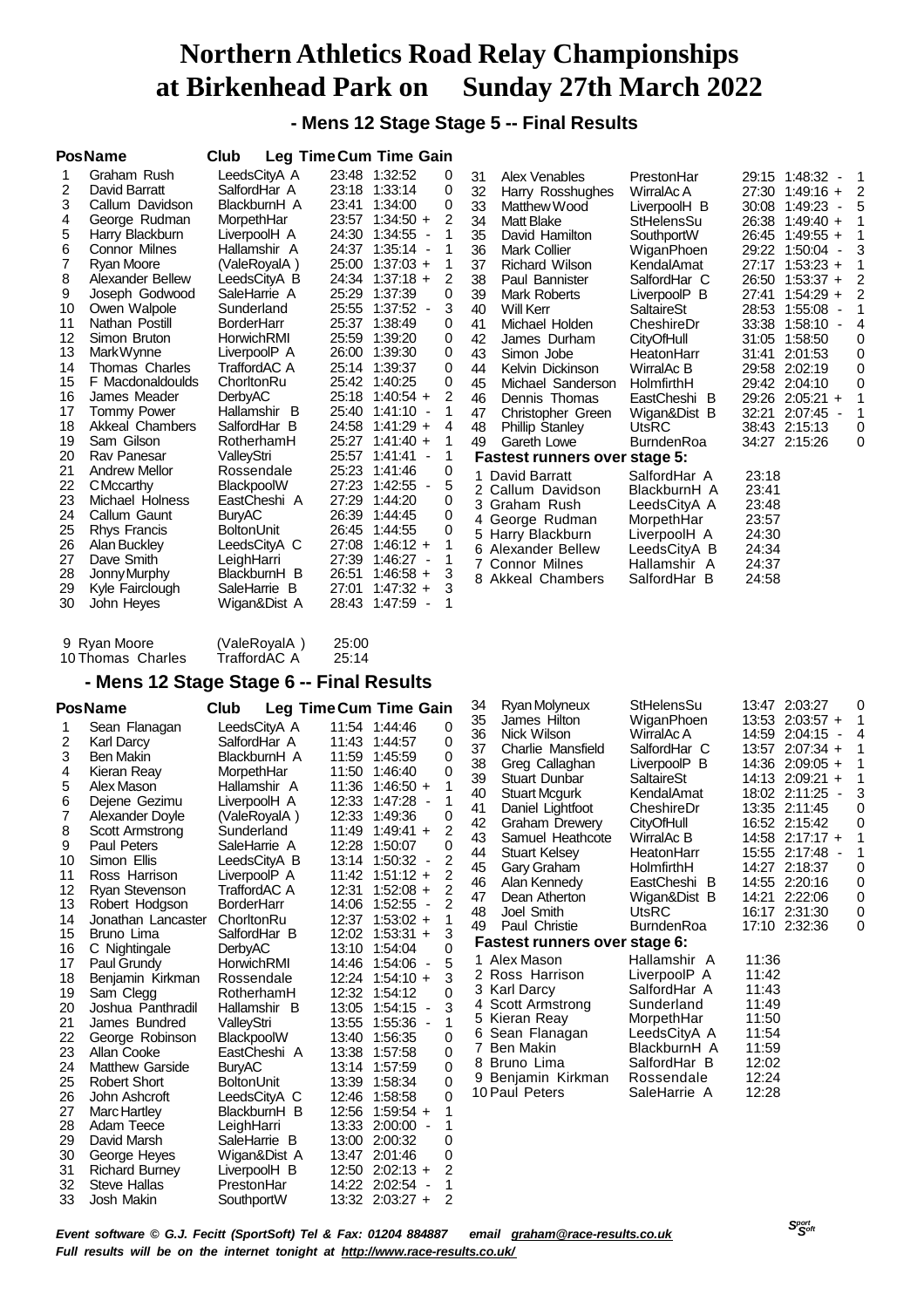**- Mens 12 Stage Stage 7 -- Final Results**

|    | <b>PosName</b>        | Club              | <b>Leg Time Cum Time Gain</b> |                   |                               |    |                                |                   |       |                     |                          |          |
|----|-----------------------|-------------------|-------------------------------|-------------------|-------------------------------|----|--------------------------------|-------------------|-------|---------------------|--------------------------|----------|
|    | Philip Sesemann       | LeedsCityA A      |                               | 22:26 2:07:12     | 0                             | 31 | <b>Matthew Crehan</b>          | StHelensSu        |       | $26:29$ 2:29:56 + 3 |                          |          |
| 2  | Joe Steward           | SalfordHar A      |                               | 23:12 2:08:09     | $\Omega$                      | 32 | Mathew DwerryhouseLiverpoolH B |                   |       | 28:30 2:30:43 -     |                          |          |
| 3  | Nick Mccormick        | BlackburnH A      |                               | 23:45 2:09:44     | 0                             | 33 | Robert Mcgrath                 | SouthportW        |       | 27:56 2:31:23       |                          | 0        |
| 4  | <b>Matthew Briggs</b> | MorpethHar        |                               | 24:20 2:11:00     | 0                             | 34 | AndyWard                       | WiganPhoen        |       | 27:40 2:31:37 +     |                          |          |
| 5  | John Birch            | Hallamshir A      |                               | 24:29 2:11:19     | 0                             | 35 | <b>Robert Worsey</b>           | PrestonHar        |       | 31:18 2:34:12       |                          |          |
| 6  | Liam Burthem          | LiverpoolH A      |                               | 24:37 2:12:05     | 0                             | 36 | Robert Hughes                  | SalfordHar C      |       | 26:51 2:34:25 +     |                          |          |
|    | Arun Dight            | (ValeRoyalA)      |                               | 24:28 2:14:04     | $\Omega$                      | 37 | Martin Fillingham              | SaltaireSt        |       | 26:58 2:36:19 +     |                          |          |
| 8  | Daniel Kashi          | SaleHarrie A      |                               | 24:24 2:14:31 +   |                               | 38 | Al Grant                       | LiverpoolP B      |       | 29:05 2:38:10       |                          | $\Omega$ |
| 9  | Jason Cherriman       | LeedsCityA B      |                               | 25:24 2:15:56 +   |                               | 39 | Joe Todd                       | KendalAmat        |       | 29:18 2:40:43 +     |                          |          |
| 10 | Joseph Pomfret        | Sunderland        |                               | 26:20 2:16:01 -   | 2                             | 40 | Ross Mcnair                    | CheshireDr        |       | $30:52$ $2:42:37 +$ |                          |          |
| 11 | Oliver Sutcliffe      | LiverpoolP A      |                               | 25:58 2:17:10     | 0                             | 41 | Daniel Scott                   | CityOfHull        |       | $30:52$ 2:46:34 +   |                          |          |
| 12 | <b>Jeff Prest</b>     | TraffordAC A      |                               | 25:10 2:17:18     | $\Omega$                      | 42 | David Gain                     | WirralAc B        |       | 30:23 2:47:40 +     |                          |          |
| 13 | David Bishop          | <b>DerbyAC</b>    |                               | 24:01 2:18:05 +   | 3                             | 43 | <b>Curtis Firth</b>            | HolmfirthH        |       | $31:13$ 2:49:50 +   |                          |          |
| 14 | Joe Mercer            | HorwichRMI        |                               | $24:12$ 2:18:18 + | з                             | 44 | James Hartshorne               | EastCheshi B      |       | $30:38$ 2:50:54 +   |                          |          |
| 15 | <b>Matthew Devlin</b> | ChorltonRu        |                               | 26:08 2:19:10 -   |                               | 45 | Simon Tubbs                    | Wigan&Dist B      |       | 28:59 2:51:05 +     |                          |          |
| 16 | Wyatt Hill            | Hallamshir B      |                               | 24:59 2:19:14 +   | 4                             | 46 | Mark Sutherland                | HeatonHarr        |       | 33:33 2:51:21       | $\overline{\phantom{a}}$ |          |
| 17 | Gareth Sampson        | RotherhamH        |                               | 25:30 2:19:42 +   | 2                             | 47 | <b>Bryan Stevenson</b>         | <b>UtsRC</b>      | 31:21 | $3:02:51 +$         |                          | 1        |
| 18 | <b>Paul Graves</b>    | <b>BorderHarr</b> |                               | 26:48 2:19:43 -   |                               | 48 | <b>Andrew Dunleavy</b>         | <b>BurndenRoa</b> | 32:14 | $3:04:50 +$         |                          | 1        |
| 19 | <b>Mark Collier</b>   | SalfordHar B      |                               | 26:41 2:20:12 -   | 4                             |    | Fastest runners over stage 7:  |                   |       |                     |                          |          |
| 20 | Robert Webb           | Rossendale        |                               | 27:00 2:21:10 -   | 2                             |    | 1 Philip Sesemann              | LeedsCityA A      | 22:26 |                     |                          |          |
| 21 | John Hobbs            | ValleyStri        |                               | 26:33 2:22:09     | 0                             |    | 2 Joe Steward                  | SalfordHar A      | 23:12 |                     |                          |          |
| 22 | Liam Browne           | EastCheshi A      | 26:31                         | $2:24:29 +$       |                               |    | 3 Nick Mccormick               | BlackburnH A      | 23:45 |                     |                          |          |
| 23 | Paul Johnston         | <b>BuryAC</b>     |                               | 28:14 2:26:13 +   |                               |    | 4 David Bishop                 | DerbyAC           | 24:01 |                     |                          |          |
| 24 | John Wright           | BlackpoolW        |                               | 30:31 2:27:06     | 2<br>$\overline{\phantom{a}}$ |    | 5 Joe Mercer                   | HorwichRMI        | 24:12 |                     |                          |          |
| 25 | Chris Walton          | BlackburnH B      |                               | 27:20 2:27:14 +   | 2                             |    | 6 Matthew Briggs               | MorpethHar        | 24:20 |                     |                          |          |
| 26 | Patrick Vis           | LeedsCityA C      | 28:38                         | 2:27:36           | 0                             |    | 7 Daniel Kashi                 | SaleHarrie A      | 24:24 |                     |                          |          |
| 27 | John Faulkner         | SaleHarrie B      |                               | 27:35 2:28:07 +   | 2                             |    | 8 Arun Dight                   | (ValeRoyalA)      | 24:28 |                     |                          |          |
| 28 | Joshua Andrew         | Wigan&Dist A      |                               | 26:34 2:28:20 +   | 2                             |    | 9 John Birch                   | Hallamshir A      | 24:29 |                     |                          |          |
| 29 | Phillip Williams      | LeighHarri        |                               | 28:27 2:28:27     | 1                             |    | 10 Liam Burthem                | LiverpoolH A      | 24:37 |                     |                          |          |
| 30 | Joshua Hale           | WirralAc A        |                               | 24:42 2:28:57 +   | 6                             |    |                                |                   |       |                     |                          |          |

## **- Mens 12 Stage Stage 8 -- Final Results**

|    | <b>PosName</b>                 | Club              |       | Leg Time Cum Time Gain |          |    |                               |                   |       |                     |   |
|----|--------------------------------|-------------------|-------|------------------------|----------|----|-------------------------------|-------------------|-------|---------------------|---|
| 1  | Mohamed Abshir                 | LeedsCityA A      |       | 11:35 2:18:47          | 0        | 34 | Steven Foley                  | WiganPhoen        |       | 15:10 2:46:47       | 0 |
| 2  | Joseph Moores                  | SalfordHar A      |       | 11:19 2:19:28          | 0        | 35 | Stuart Robinson               | SalfordHar C      |       | 13:30 2:47:55 +     |   |
| 3  | Nick Gaskell                   | BlackburnH A      |       | 12:52 2:22:36          | 0        | 36 | David Watson                  | PrestonHar        |       | 14:30 2:48:42 -     |   |
| 4  | Daniel Melling                 | MorpethHar        |       | 12:04 2:23:04          | 0        | 37 | <b>Richard Thomas</b>         | <b>SaltaireSt</b> |       | 15:17 2:51:36       | 0 |
| 5  | Keiron Sexton                  | Hallamshir A      |       | 12:04 2:23:23          | 0        | 38 | Michael Gall                  | LiverpoolP B      |       | 14:29 2:52:39       | 0 |
| 6  | Jonjo Doherty                  | LiverpoolH A      |       | 12:06 2:24:11          | $\Omega$ | 39 | Sean Merryweather             | CheshireDr        |       | 12:15 2:54:52 +     |   |
| 7  | Matthew Mccormack (ValeRoyalA) |                   |       | 12:31 2:26:35          | 0        | 40 | Mike Walsh                    | KendalAmat        |       | 18:32 2:59:15 -     |   |
| 8  | Tom Stephenson                 | SaleHarrie A      |       | 12:32 2:27:03          | 0        | 41 | Craig Obrien                  | WirralAc B        |       | $15:39$ $3:03:19 +$ |   |
| 9  | Robert Smith                   | LeedsCityA B      |       | 12:15 2:28:11          | 0        | 42 | Paul Carter                   | Wigan&Dist B      | 13:25 | $3:04:30 +$         | 3 |
| 10 | Steve Rankin                   | Sunderland        |       | 12:34 2:28:35          | 0        | 43 | Neil Dutton                   | HolmfirthH        |       | 14:44 3:04:34       | 0 |
| 11 | Jonathon Bride                 | LiverpoolP A      |       | 12:58 2:30:08          | 0        | 44 | <b>Brian Lee</b>              | CityOfHull        |       | 18:05 3:04:39 -     | 3 |
| 12 | Alex Jones                     | TraffordAC A      |       | 12:54 2:30:12          | 0        | 45 | Adam Mckenna                  | HeatonHarr        | 14:07 | $3:05:28 +$         |   |
| 13 | Jacob Garji                    | DerbyAC           | 13:51 | 2:31:56                | 0        | 46 | Neil Woods                    | EastCheshi B      | 16:54 | $3:07:48$ -         | 2 |
| 14 | <b>Ben Burton</b>              | RotherhamH        |       | 12:18 2:32:00 +        | 3        | 47 | <b>Richard Burrows</b>        | <b>UtsRC</b>      |       | 14:13 3:17:04       | 0 |
| 15 | Samuel Bryan                   | SalfordHar B      |       | $11:58$ 2:32:10 +      | 4        | 48 | Philip Glassbrook             | <b>BurndenRoa</b> |       | 21:35 3:26:25       | 0 |
| 16 | Jonah Patton                   | Hallamshir B      |       | 13:15 2:32:29          | 0        |    | Fastest runners over stage 8: |                   |       |                     |   |
| 17 | Tom Hindmarch                  | ChorltonRu        |       | 13:24 2:32:34 -        | 2        |    | Joseph Moores                 | SalfordHar A      | 11:19 |                     |   |
| 18 | Ross Landon                    | <b>BorderHarr</b> |       | 13:03 2:32:46          | 0        | 2  | Mohamed Abshir                | LeedsCityA A      | 11:35 |                     |   |
| 19 | <b>Richard O'reilly</b>        | HorwichRMI        |       | 15:10 2:33:28 -        | 5        | 3  | Samuel Bryan                  | SalfordHar B      | 11:58 |                     |   |
| 20 | Sean Greenwood                 | Rossendale        |       | 13:24 2:34:34          | 0        |    | 4 Keiron Sexton               | Hallamshir A      | 12:04 |                     |   |
| 21 | Gavin Taylor                   | ValleyStri        |       | 13:36 2:35:45          | 0        | 5  | Daniel Melling                | MorpethHar        | 12:04 |                     |   |
| 22 | Daniel Armstrong               | EastCheshi A      |       | 13:16 2:37:45          | 0        | 6  | Jonjo Doherty                 | LiverpoolH A      | 12:06 |                     |   |
| 23 | Adam Cockbain                  | BlackpoolW        |       | 12:43 2:39:49 +        | 1        |    | 7 Robert Smith                | LeedsCityA B      | 12:15 |                     |   |
| 24 | Jordan Harreld                 | <b>BuryAC</b>     | 13:39 | $2:39:52 -$            | 1        |    | Sean Merryweather             | CheshireDr        | 12:15 |                     |   |
| 25 | Paul Guinan                    | BlackburnH B      | 14:41 | 2:41:55                | 0        | 9  | <b>Ben Burton</b>             | RotherhamH        | 12:18 |                     |   |
| 26 | S Bisnauthsing                 | Wigan&Dist A      | 13:37 | $2:41:57 +$            | 2        |    | 10 Matthew Mccormack          | (ValeRoyalA)      | 12:31 |                     |   |
| 27 | Robert Fairbanks               | SaleHarrie B      |       | 13:53 2:42:00          | 0        |    |                               |                   |       |                     |   |
| 28 | Liam O'brien                   | LeedsCityA C      | 15:09 | $2:42:45 -$            | 2        |    |                               |                   |       |                     |   |
| 29 | John Indricks                  | LeighHarri        | 14:49 | 2:43:16                | 0        |    |                               |                   |       |                     |   |
| 30 | <b>Mark Newns</b>              | WirralAc A        |       | 14:26 2:43:23          | 0        |    |                               |                   |       |                     |   |
| 31 | Michael Brussels               | StHelensSu        |       | 13:31 2:43:27          | 0        |    |                               |                   |       |                     |   |
| 32 | Paul Owens                     | LiverpoolH B      |       | 14:06 2:44:49          | 0        |    |                               |                   |       |                     |   |
| 33 | <b>Andrew Veevers</b>          | SouthportW        | 13:31 | 2:44:54                | 0        |    |                               |                   |       |                     |   |

 *Soft Event software © G.J. Fecitt (SportSoft) Tel & Fax: 01204 884887 email [graham@race-results.co.uk](mailto:graham@race-results.co.uk) Full results will be on the internet tonight at <http://www.race-results.co.uk/>*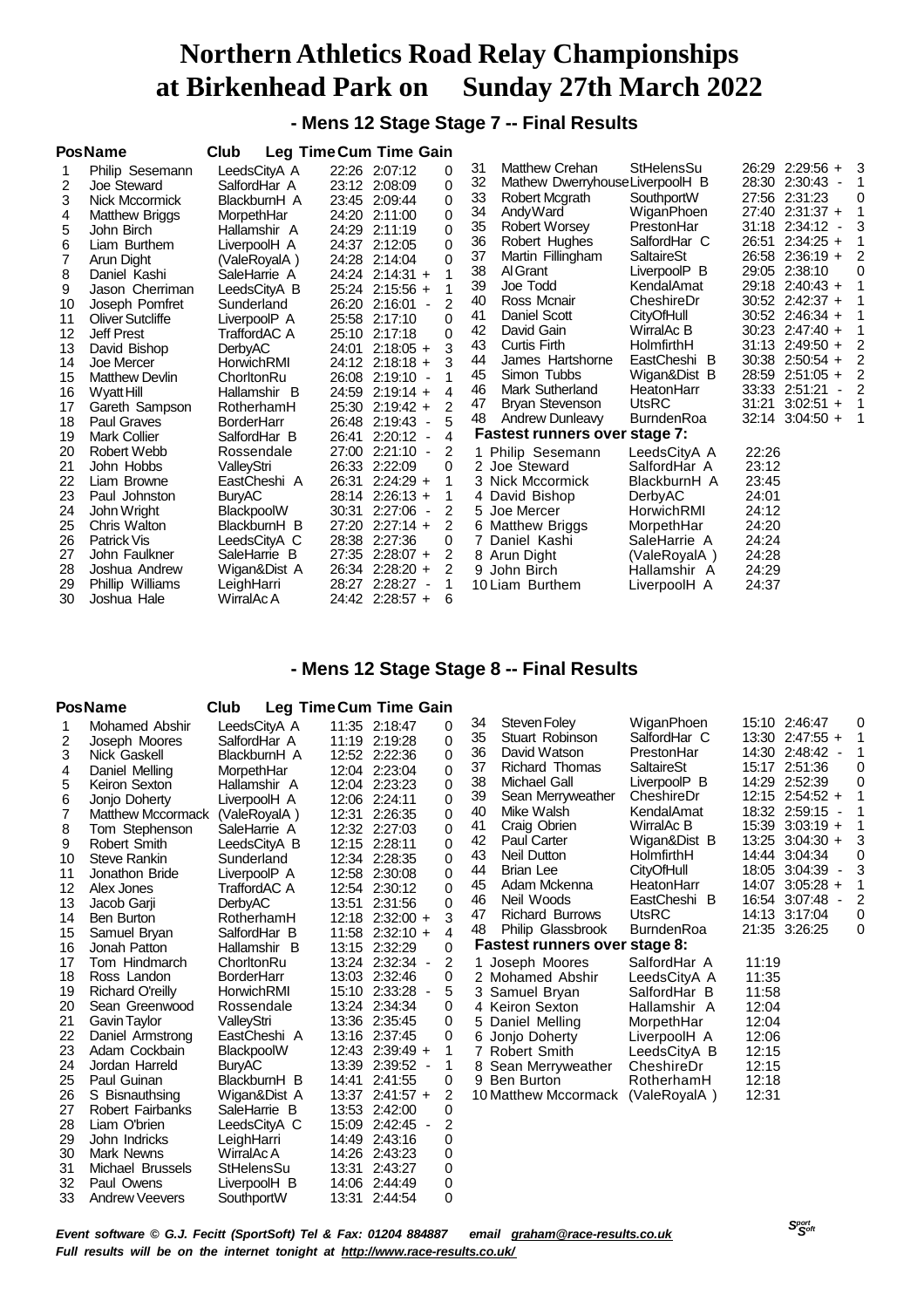# **Northern Athletics Road Relay Championships at Birkenhead Park on Sunday 27th March 2022 - Mens 12 Stage Stage 9 -- Final Results**

|    | <b>PosName</b>         | Club              | <b>Leg Time Cum Time Gain</b>                |          |    |                               |                   |                      |                          |          |
|----|------------------------|-------------------|----------------------------------------------|----------|----|-------------------------------|-------------------|----------------------|--------------------------|----------|
|    | Gavyn Chalmers         | LeedsCityA A      | 11:30 2:30:17                                | $\Omega$ | 31 | Rob Dewhurst                  | LiverpoolH B      | 13:50 2:58:39 +      |                          | -1       |
| 2  | Harry Wakefield        | SalfordHar A      | 11:06 2:30:34                                | $\Omega$ | 32 | Joseph Byrne                  | StHelensSu        | 15:51<br>2:59:18     | $\overline{\phantom{a}}$ |          |
| 3  | <b>Phillip Winkler</b> | MorpethHar        | $11:38$ 2:34:42 +                            |          | 33 | Matthew Halsall               | SouthportW        | 14:32 2:59:26        |                          | 0        |
| 4  | Stephen Walter         | BlackburnH A      | 12:27 2:35:03 -                              | 1        | 34 | M Manirjolley                 | WiganPhoen        | 14:42 3:01:29        |                          | 0        |
| 5  | David Lewis            | Hallamshir A      | 11:58<br>2:35:21                             | 0        | 35 | Shaun Chambers                | SalfordHar C      | 13:47 3:01:42        |                          | 0        |
| 6  | Ethan Dunn             | LiverpoolH A      | 12:26 2:36:37                                | 0        | 36 | Paul Ratan                    | PrestonHar        | 14:51<br>3:03:33     |                          | 0        |
|    | James Griffiths        | (ValeRovalA)      | 12:29 2:39:04                                | 0        | 37 | Steven Fowler                 | SaltaireSt        | 14:38 3:06:14        |                          | 0        |
| 8  | Nicholas Tynan         | SaleHarrie A      | 12:22 2:39:25                                | 0        | 38 | Mark Hudson                   | LiverpoolP B      | 15:34 3:08:13        |                          | $\Omega$ |
| 9  | Jack Allison           | LeedsCityA B      | 12:38 2:40:49                                | 0        | 39 | Dave Gough                    | CheshireDr        | 15:13 3:10:05        |                          | $\Omega$ |
| 10 | Alexander Seed         | Sunderland        | 12:55 2:41:30                                | $\Omega$ | 40 | Alex Davies                   | KendalAmat        | 14:40 3:13:55        |                          | 0        |
| 11 | <b>Fletcher Foster</b> | LiverpoolP A      | 13:03 2:43:11                                | 0        | 41 | C Mannion                     | Wigan&Dist B      | 15:04<br>$3:19:34 +$ |                          |          |
| 12 | David Bowers           | TraffordAC A      | 13:10 2:43:22                                | $\Omega$ | 42 | John Saeki                    | HolmfirthH        | 15:52 3:20:26 +      |                          |          |
| 13 | Joshua Mitchell        | DerbyAC           | 12:50 2:44:46                                | $\Omega$ | 43 | Anthony Devoy                 | WirralAc B        | 18:52 3:22:11        |                          |          |
| 14 | <b>Chris Griffiths</b> | RotherhamH        | 12:59 2:44:59                                | $\Omega$ | 44 | Jonathan Shaw                 | <b>CityOfHull</b> | 17:36 3:22:15        |                          | 0        |
| 15 | Mark Russell           | SalfordHar B      | 12:49 2:44:59                                | 0        | 45 | John Bowker                   | EastCheshi B      | 16:54 3:24:42 +      |                          |          |
| 16 | Sebastian Muscroft     | Hallamshir B      | 13:32 2:46:01                                | $\Omega$ | 46 | Thomas Green                  | HeatonHarr        | 19:42 3:25:10 -      |                          |          |
| 17 | <b>Russell Price</b>   | ChorltonRu        | 13:33 2:46:07                                | $\Omega$ | 47 | John Hammond                  | <b>UtsRC</b>      | 15:05 3:32:09        |                          | 0        |
| 18 | John Mason             | <b>BorderHarr</b> | 13:30 2:46:16                                | $\Omega$ | 48 | Colm O'brien                  | <b>BurndenRoa</b> | 18:26 3:44:51        |                          | $\Omega$ |
| 19 | Jonathan Bruton        | HorwichRMI        | 13:10 2:46:38                                | 0        |    | Fastest runners over stage 9: |                   |                      |                          |          |
| 20 | Jonathan English       | Rossendale        | 13:08 2:47:42                                | 0        |    | 1 Harry Wakefield             | SalfordHar A      | 11:06                |                          |          |
| 21 | Gary Mann              | ValleyStri        | 13:39 2:49:24                                | $\Omega$ |    | Gavyn Chalmers                | LeedsCityA A      | 11:30                |                          |          |
| 22 | Michael Obi            | EastCheshi A      | 13:49 2:51:34                                | $\Omega$ |    | 3 Phillip Winkler             | MorpethHar        | 11:38                |                          |          |
| 23 | Lewis Whittaker        | <b>BuryAC</b>     | $13:22$ $2:53:14 +$                          |          |    | 4 David Lewis                 | Hallamshir A      | 11:58                |                          |          |
| 24 | Joseph Tyldesley       | BlackpoolW        | 14:19 2:54:08 -                              |          |    | 5 Nicholas Tynan              | SaleHarrie A      | 12:22                |                          |          |
| 25 | Ben Rees               | SaleHarrie B      | $13:53$ 2:55:53 +                            | 2        |    | 6 Ethan Dunn                  | LiverpoolH A      | 12:26                |                          |          |
| 26 | Lee Peake              | Wigan&Dist A      | 15:01<br>2:56:58                             | 0        |    | Stephen Walter                | BlackburnH A      | 12:27                |                          |          |
| 27 | John Chaplin           | BlackburnH B      | 15:16<br>2:57:11<br>$\overline{\phantom{a}}$ | 2        |    | 8 James Griffiths             | (ValeRoyalA)      | 12:29                |                          |          |
| 28 | <b>Bradley Wilsher</b> | LeedsCityA C      | 14:32 2:57:17                                | 0        |    | 9 Jack Allison                | LeedsCityA B      | 12:38                |                          |          |
| 29 | Richard Bargh          | WirralAc A        | 14:28<br>$2:57:51 +$                         | 1        |    | 10 Mark Russell               | SalfordHar B      | 12:49                |                          |          |
| 30 | Mark Gornall           | LeighHarri        | 14:59 2:58:15                                |          |    |                               |                   |                      |                          |          |

## **- Mens 12 Stage Stage 10 -- Final Results**

### **PosName Club Leg TimeCum Time Gain**

|    | Joshua Dickinson      | LeedsCityA A      |       | 11:19 2:41:36       | 0        | 31 | Andrew Wilson                  | StHelensSu        |       | $13:53$ $3:13:11 +$ |   |
|----|-----------------------|-------------------|-------|---------------------|----------|----|--------------------------------|-------------------|-------|---------------------|---|
| 2  | <b>Gary Priestley</b> | SalfordHar A      |       | 11:35 2:42:09       | 0        | 32 | Peter Roome                    | SouthportW        |       | 14:39 3:14:05 +     |   |
| 3  | Thomas Innes          | MorpethHar        |       | 12:08 2:46:50       | 0        | 33 | Paul Stephens                  | SalfordHar C      |       | 13:44 3:15:26 +     | 2 |
| 4  | Joshua Holgate        | BlackburnH A      |       | 12:18 2:47:21       | 0        | 34 | Myles Holdsworth               | LeedsCityA C      |       | 18:12 3:15:29       | 6 |
| 5  | Leo Cossham           | Hallamshir A      |       | 12:11 2:47:32       | 0        | 35 | Chris Wilson                   | WiganPhoen        |       | 15:51 3:17:20 -     |   |
| 6  | Ryan Whiston          | LiverpoolH A      |       | 12:32 2:49:09       | 0        | 36 | Paul Heywood                   | PrestonHar        |       | 15:11 3:18:44       |   |
|    | Nicholas Barry        | SaleHarrie A      |       | 11:39 2:51:04 +     | 1        | 37 | Josh Yeadon                    | SaltaireSt        |       | 14:31 3:20:45       | 0 |
| 8  | Aaron Doyle           | (ValeRoyalA)      |       | 12:32 2:51:36 -     |          | 38 | Andrew Conway                  | LiverpoolP B      |       | 16:48 3:25:01       | 0 |
| 9  | Jonathan Stewart      | LeedsCityA B      |       | 12:05 2:52:54       | 0        | 39 | lan Pierce                     | CheshireDr        |       | 15:39 3:25:44       | 0 |
| 10 | Christopher Bell      | Sunderland        |       | 13:28 2:54:58       | 0        | 40 | Peter Mitchell                 | KendalAmat        |       | 21:34 3:35:29       | 0 |
| 11 | Jake Dickinson        | LiverpoolP A      |       | 12:33 2:55:44       | 0        | 41 | Mark Wilson                    | HolmfirthH        |       | 15:15 3:35:41 +     |   |
| 12 | Simon O'meara         | TraffordAC A      |       | 12:35 2:55:57       | 0        | 42 | lan Rowlands                   | WirralAc B        |       | 14:54 3:37:05 +     |   |
| 13 | <b>Grant Cummings</b> | DerbyAC           |       | 11:58 2:56:44       | 0        | 43 | Stuart Hickinson               | Wigan&Dist B      |       | 17:42 3:37:16 -     |   |
| 14 | <b>Matthew Parker</b> | RotherhamH        |       | 12:42 2:57:41       | 0        | 44 | lan Fraser                     | EastCheshi B      |       | 14:56 3:39:38 +     |   |
| 15 | <b>Jack Bristow</b>   | SalfordHar B      |       | 12:43 2:57:42       | 0        | 45 | Stu Buchan                     | CityOfHull        |       | 19:07 3:41:22 -     |   |
| 16 | C Battersby           | Hallamshir B      |       | 13:01 2:59:02       | 0        | 46 | John James                     | HeatonHarr        |       | 16:30 3:41:40       | 0 |
| 17 | Will Fossard          | ChorltonRu        |       | 13:20 2:59:27       | 0        | 47 | Jason Attwood                  | <b>BurndenRoa</b> | 18:41 | $4:03:32 +$         |   |
| 18 | Jordan Hull           | <b>BorderHarr</b> |       | 13:44 3:00:00       | 0        |    | Fastest runners over stage 10: |                   |       |                     |   |
| 19 | Luke Brindle          | HorwichRMI        |       | 13:32 3:00:10       | 0        |    | 1 Joshua Dickinson             | LeedsCityA A      | 11:19 |                     |   |
| 20 | Chris Clare           | Rossendale        |       | 13:08 3:00:50       | 0        |    | 2 Gary Priestley               | SalfordHar A      | 11:35 |                     |   |
| 21 | John Shanks           | ValleyStri        |       | 12:49 3:02:13       | 0        |    | 3 Nicholas Barry               | SaleHarrie A      | 11:39 |                     |   |
| 22 | Darren Smith          | EastCheshi A      |       | 13:55 3:05:29       | 0        | 4  | <b>Grant Cummings</b>          | <b>DerbyAC</b>    | 11:58 |                     |   |
| 23 | Declan Tattersall     | <b>BuryAC</b>     | 13:17 | 3:06:31             | $\Omega$ |    | 5 Jonathan Stewart             | LeedsCityA B      | 12:05 |                     |   |
| 24 | Jon Smalley           | SaleHarrie B      | 14:01 | $3:09:54 +$         |          | 6  | Thomas Innes                   | MorpethHar        | 12:08 |                     |   |
| 25 | Christopher Wylie     | <b>BlackpoolW</b> |       | 15:52 3:10:00 -     |          |    | 7 Leo Cossham                  | Hallamshir A      | 12:11 |                     |   |
| 26 | <b>Matthew Poole</b>  | BlackburnH B      |       | $13:34$ $3:10:45$ + |          | 8  | Joshua Holgate                 | BlackburnH A      | 12:18 |                     |   |
| 27 | Mark Rogers           | Wigan&Dist A      |       | 15:14 3:12:12 -     |          |    | 9 Ryan Whiston                 | LiverpoolH A      | 12:32 |                     |   |
| 28 | Mark Hulmston         | WirralAc A        |       | $14:30$ $3:12:21 +$ |          |    | 10 Aaron Doyle                 | (ValeRoyalA)      | 12:32 |                     |   |
| 29 | Curtis Robb           | LiverpoolH B      |       | 13:47 3:12:26 +     | 2        |    |                                |                   |       |                     |   |
| 30 | Adam Wilkinson        | LeighHarri        |       | 14:23 3:12:38       | 0        |    |                                |                   |       |                     |   |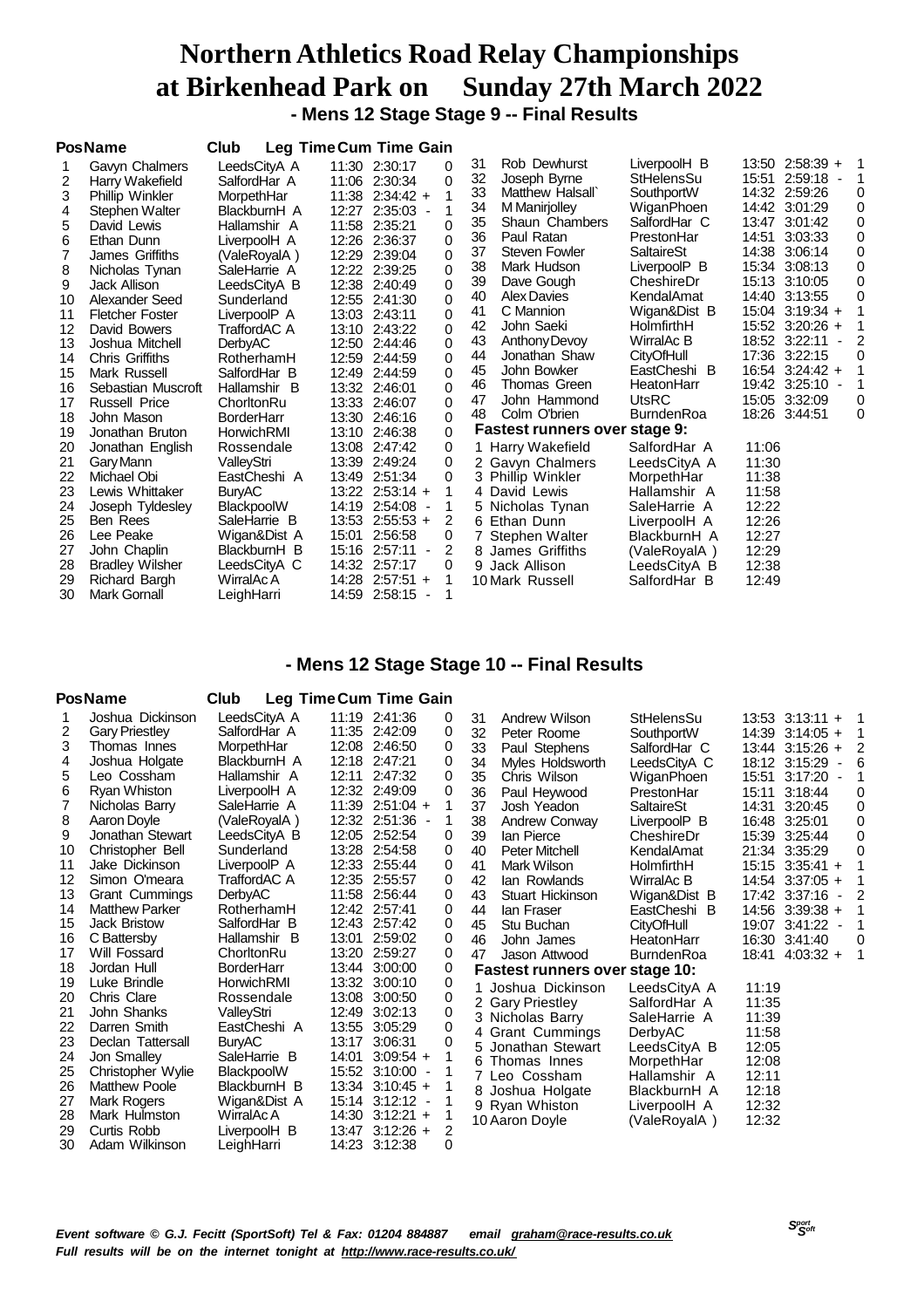# **- Mens 12 Stage Stage 11 -- Final Results**

|    | <b>PosName</b>         | Club                | Leg Time Cum Time Gain |                                           |                |    |                                       |                   |       |                                     |    |
|----|------------------------|---------------------|------------------------|-------------------------------------------|----------------|----|---------------------------------------|-------------------|-------|-------------------------------------|----|
|    | Adam Houchell          | LeedsCityA A        |                        | 11:29 2:53:05                             | 0              | 31 | Alex Waddelove                        | SouthportW        |       | 14:32 3:28:37 +                     | -1 |
| 2  | Robert Smyk            | SalfordHar A        |                        | 11:34 2:53:43                             | $\Omega$       | 32 | Mick Hill                             | LeedsCityA C      |       | 13:31 3:29:00 +                     | 2  |
| 3  | Connor Marshall        | MorpethHar          |                        | 11:50 2:58:40                             | $\Omega$       | 33 | <b>Barry Graney</b>                   | StHelensSu        | 16:45 | 3:29:56<br>$\overline{\phantom{a}}$ |    |
| 4  | <b>Jed Bartlett</b>    | Hallamshir A        |                        | $11:34$ 2:59:06 +                         |                | 34 | Russell Codd                          | PrestonHar        |       | 15:18 3:34:02 +                     |    |
| 5  | Luke Betts             | BlackburnH A        |                        | 11:48 2:59:09 -                           | 1              | 35 | Andrew Fisher                         | WiganPhoen        | 16:57 | 3:34:17                             | 0  |
| 6  | A Rutherford           | LiverpoolH A        | 11:58                  | 3:01:07                                   | 0              | 36 | <b>Paul Parkins</b>                   | <b>SaltaireSt</b> | 19:11 | $3:39:56 +$                         |    |
| 7  | <b>Ben Brunswick</b>   | SaleHarrie A        |                        | 11:42 3:02:46                             | $\Omega$       | 37 | Michael Harrington                    | CheshireDr        |       | 14:54 3:40:38 +                     | 2  |
| 8  | <b>Oliver Williams</b> | <b>DISQUALIFIED</b> |                        | 13:28 3:05:04                             | 0              | 38 | Chris Pedder                          | LiverpoolP B      |       | 16:53 3:41:54                       | 0  |
| 9  | <b>Abinizer Markos</b> | LeedsCityA B        |                        | 12:13 3:05:07                             | 0              | 39 | Duncan Copley                         | KendalAmat        |       | 15:12 3:50:41 +                     |    |
| 10 | Michael Edwards        | Sunderland          | 13:04                  | 3:08:02                                   | $\Omega$       | 40 | <b>Steven Taylor</b>                  | WirralAc B        |       | $15:12$ 3:52:17 +                   |    |
| 11 | J Davies               | DerbyAC             |                        | $12:19$ $3:09:03 +$                       | $\mathfrak{p}$ | 41 | Christopher Beadle                    | HolmfirthH        |       | 17:57 3:53:38                       |    |
| 12 | Chris Mellina          | LiverpoolP A        | 13:23                  | $3:09:07 -$                               |                | 42 | Saul Gallagher                        | EastCheshi B      |       | $16:10$ 3:55:48 +                   | 2  |
| 13 | <b>Scott Matthews</b>  | SalfordHar B        |                        | 12:37 3:10:19 +                           | 2              | 43 | David Hartley                         | Wigan&Dist B      | 21:17 | 3:58:33                             | 0  |
| 14 | Jacob Fletcher         | TraffordAC A        |                        | 14:24 3:10:21<br>$\overline{\phantom{a}}$ | 2              | 44 | James Abel                            | <b>CityOfHull</b> |       | 17:32 3:58:54 +                     |    |
| 15 | James Mellor           | RotherhamH          | 13:07                  | $3:10:48$ -                               | 1              | 45 | Anthony Fulop                         | <b>BurndenRoa</b> |       | 23:55 4:27:27 +                     | 2  |
| 16 | Hugh Mackie            | Hallamshir B        |                        | 12:00 3:11:02                             | 0              |    | <b>Fastest runners over stage 11:</b> |                   |       |                                     |    |
| 17 | Andrew Hanev           | ChorltonRu          |                        | 12:36 3:12:03                             | 0              |    | 1 Adam Houchell                       | LeedsCityA A      | 11:29 |                                     |    |
| 18 | Stuart Robinson        | <b>BorderHarr</b>   |                        | 13:35 3:13:35                             | 0              |    | 2 Jed Bartlett                        | Hallamshir A      | 11:34 |                                     |    |
| 19 | Ben Dade               | Rossendale          |                        | $12:47$ $3:13:37$ +                       |                |    | 3 Robert Smyk                         | SalfordHar A      | 11:34 |                                     |    |
| 20 | Marcus Taylor          | HorwichRMI          | 14:29                  | 3:14:39 -                                 |                | 4  | <b>Ben Brunswick</b>                  | SaleHarrie A      | 11:42 |                                     |    |
| 21 | <b>Matthew Dix</b>     | ValleyStri          |                        | 14:31 3:16:44                             | 0              | 5. | Luke Betts                            | BlackburnH A      | 11:48 |                                     |    |
| 22 | Jacob Taylor           | EastCheshi A        |                        | 14:12 3:19:41                             | 0              | 6. | Connor Marshall                       | MorpethHar        | 11:50 |                                     |    |
| 23 | Jon Evans              | <b>BuryAC</b>       |                        | 13:35 3:20:06                             | $\Omega$       |    | 7 A Rutherford                        | LiverpoolH A      | 11:58 |                                     |    |
| 24 | Ethan Mcevoy           | BlackpoolW          |                        | $14:42$ 3:24:42 +                         |                | 8. | Hugh Mackie                           | Hallamshir B      | 12:00 |                                     |    |
| 25 | Daniel Maynard         | BlackburnH B        | 14:18                  | $3:25:03 +$                               |                |    | 9 Abinizer Markos                     | LeedsCitvA B      | 12:13 |                                     |    |
| 26 | Rob Marsden            | SaleHarrie B        | 15:59                  | 3:25:53<br>$\overline{\phantom{a}}$       | 2              |    | 10 J Davies                           | DerbyAC           | 12:19 |                                     |    |
| 27 | Robert Wood            | WirralAc A          |                        | 13:37 3:25:58 +                           |                |    |                                       |                   |       |                                     |    |
| 28 | C Wilkinson            | LeighHarri          | 13:47                  | $3:26:25 +$                               | 2              |    |                                       |                   |       |                                     |    |
| 29 | S Pendergrast          | Wigan&Dist A        |                        | 14:37 3:26:49<br>$\overline{\phantom{a}}$ | 2              |    |                                       |                   |       |                                     |    |
| 30 | David Hudson           | SalfordHar C        | 13:08                  | $3:28:34 +$                               | 3              |    |                                       |                   |       |                                     |    |

## **- Mens 12 Stage Stage 12 -- Final Results**

### **PosName Club Leg TimeCum Time Gain**

| 1  | Nick Hooker             | LeedsCityA A      | 11:36 3:04:41        |                          | 0 | 31 | Jake Healy                            | StHelensSu        |       | 14:57 3:44:53 + | 2 |
|----|-------------------------|-------------------|----------------------|--------------------------|---|----|---------------------------------------|-------------------|-------|-----------------|---|
| 2  | Carl Hardman            | SalfordHar A      | 12:06 3:05:49        |                          | 0 | 32 | Sean Cordell                          | SalfordHar C      |       | 18:09 3:46:43 - | 2 |
| 3  | Euan Brown              | Hallamshir A      | $11:17$ 3:10:23 +    |                          |   | 33 | Darren Jackson                        | WiganPhoen        |       | 15:14 3:49:31 + |   |
| 4  | Tim Raynes              | BlackburnH A      | 11:32 3:10:41 +      |                          |   | 34 | Paul Jeffries                         | PrestonHar        |       | 15:32 3:49:34   |   |
| 5  | Andrew Lawrence         | MorpethHar        | 12:19 3:10:59        | $\overline{\phantom{a}}$ | 2 | 35 | Bernie Jones                          | CheshireDr        |       | 15:23 3:56:01 + |   |
| 6  | Nathan Jones            | LiverpoolH A      | 12:39 3:13:46        |                          | 0 | 36 | Des Mcivor                            | LiverpoolP B      |       | 15:53 3:57:47 + |   |
|    | <b>Matthew Barnes</b>   | SaleHarrie A      | 12:23 3:15:09        |                          | 0 | 37 | <b>Frank Beecroft</b>                 | <b>SaltaireSt</b> |       | 19:38 3:59:34 - |   |
| 8  | <b>Michael Salter</b>   | LeedsCityA B      | 12:29 3:17:36 +      |                          |   | 38 | Philip Lee                            | KendalAmat        |       | 15:24 4:06:05 + |   |
| 9  | <b>Stuart Doyle</b>     | (ValeRoyalA)      | 13:16 3:18:20 -      |                          | 1 | 39 | <b>Richard Davies</b>                 | WirralAc B        |       | 14:29 4:06:46 + |   |
| 10 | Craig Gunn              | Sunderland        | 12:08 3:20:10        |                          | 0 | 40 | Craig Sheard                          | HolmfirthH        |       | 15:48 4:09:26 + |   |
| 11 | Joseph Booth            | <b>DerbyAC</b>    | 12:17 3:21:20        |                          | 0 | 41 | <b>Gary Matthews</b>                  | EastCheshi B      |       | 17:51 4:13:39 + |   |
| 12 | Kevin Usher             | LiverpoolP A      | 13:45 3:22:52        |                          | 0 | 42 | Jeff Darbyshire                       | Wigan&Dist B      |       | 19:15 4:17:48 + |   |
| 13 | Christopher Tully       | SalfordHar B      | 12:41<br>3:23:00     |                          | 0 | 43 | <b>Andrew Guymer</b>                  | <b>CityOfHull</b> |       | 18:58 4:17:52 + |   |
| 14 | Aidan Johnson           | RotherhamH        | 12:29 3:23:17 +      |                          | 1 | 44 | lan Mann                              | <b>BurndenRoa</b> |       | 26:27 4:53:54 + |   |
| 15 | <b>Ben Sharrock</b>     | Hallamshir B      | 12:31<br>$3:23:33 +$ |                          |   |    | <b>Fastest runners over stage 12:</b> |                   |       |                 |   |
| 16 | <b>Greg Marcroft</b>    | TraffordAC A      | 14:00 3:24:21        | $\blacksquare$           | 2 |    | 1 Euan Brown                          | Hallamshir A      | 11:17 |                 |   |
| 17 | James Moles             | ChorltonRu        | 13:39 3:25:42        |                          | 0 |    | 2 Tim Raynes                          | BlackburnH A      | 11:32 |                 |   |
| 18 | Chris Snell             | Rossendale        | $13:38$ $3:27:15 +$  |                          |   |    | 3 Nick Hooker                         | LeedsCityA A      | 11:36 |                 |   |
| 19 | Julian Goudge           | HorwichRMI        | $13:18$ $3:27:57$ +  |                          |   |    | 4 Carl Hardman                        | SalfordHar A      | 12:06 |                 |   |
| 20 | Graham Millican         | <b>BorderHarr</b> | 14:41<br>$3:28:16 -$ |                          | 2 |    | 5 Craig Gunn                          | Sunderland        | 12:08 |                 |   |
| 21 | Sam Storey              | ValleyStri        | 13:51<br>3:30:35     |                          | 0 |    | 6 Joseph Booth                        | DerbyAC           | 12:17 |                 |   |
| 22 | Daniel Kavanagh         | EastCheshi A      | 14:07 3:33:48        |                          | 0 |    | 7 Andrew Lawrence                     | MorpethHar        | 12:19 |                 |   |
| 23 | Craig Sykes             | <b>BuryAC</b>     | 14:04 3:34:10        |                          | 0 |    | 8 Matthew Barnes                      | SaleHarrie A      | 12:23 |                 |   |
| 24 | lan Wallace             | WirralAc A        | $13:16$ $3:39:14 +$  |                          | 3 |    | 9 Aidan Johnson                       | RotherhamH        | 12:29 |                 |   |
| 25 | Nathan Baker            | BlackpoolW        | 14:40 3:39:22 -      |                          |   |    | 10 Michael Salter                     | LeedsCityA B      | 12:29 |                 |   |
| 26 | <b>Matthew Holliday</b> | LeighHarri        | $13:43$ $3:40:08 +$  |                          | 2 |    |                                       |                   |       |                 |   |
| 27 | Tom Gough               | SaleHarrie B      | 14:34 3:40:27        |                          |   |    |                                       |                   |       |                 |   |
| 28 | <b>Mike Harris</b>      | Wigan&Dist A      | $14:46$ 3:41:35 +    |                          |   |    |                                       |                   |       |                 |   |
| 29 | Steven Wilkinson        | SouthportW        | $14:56$ 3:43:33 +    |                          | 2 |    |                                       |                   |       |                 |   |
| 30 | Philip Townsend         | LeedsCityA C      | 15:42 3:44:42 +      |                          | 2 |    |                                       |                   |       |                 |   |
|    |                         |                   |                      |                          |   |    |                                       |                   |       |                 |   |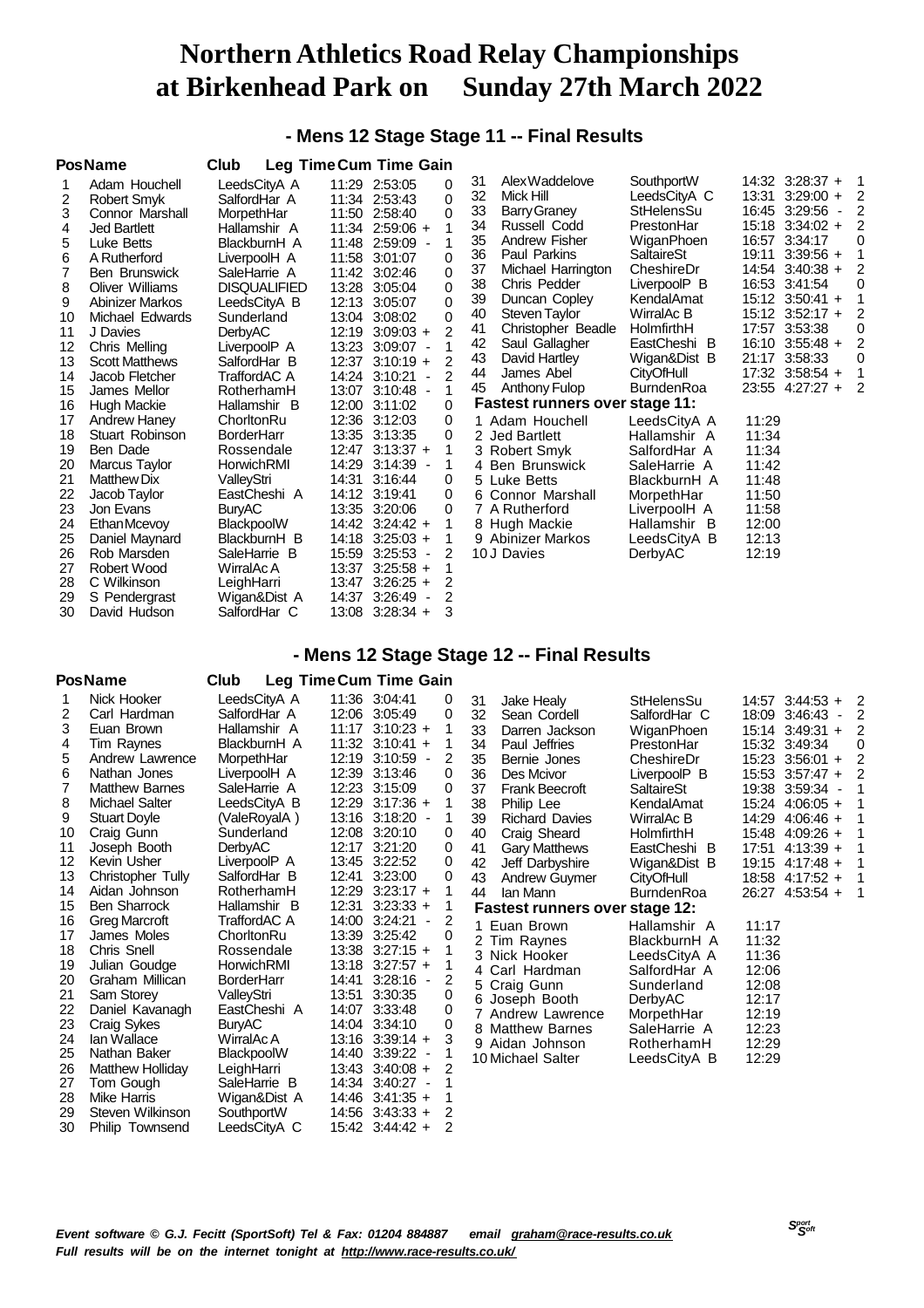## **Mens 12 Stage -- Team Results -- Final (nn) is team position after the appropriate stage.**

| <b>Leeds City AC</b><br>1                                    |            |                |                   | 'A' 3:04:41                           |            |                | <b>Sunderland Harriers &amp; AC</b><br>9          |              |                       |                         |                                           | 3:20:10 |                              |
|--------------------------------------------------------------|------------|----------------|-------------------|---------------------------------------|------------|----------------|---------------------------------------------------|--------------|-----------------------|-------------------------|-------------------------------------------|---------|------------------------------|
| <b>OssamaMeslek</b><br>1                                     | (2)        | 22:56          | 2                 | J Woodcockshaw                        | (1)        | 11:35          | $\mathbf{1}$                                      |              |                       |                         |                                           |         |                              |
| David Mullarkey<br>3                                         | (1)        | 22:57          | 4                 | Joshua Mitchell                       | (1)        | 11:36          | Nathan Reed<br>3                                  |              | $(23)$ 25:02          | 2<br>4                  | Joe Armstrong                             |         | $(15)$ 11:16                 |
| 5<br>Graham Rush                                             | (1)        | 23:48          | 6                 | Sean Flanagan                         | (1)        | 11:54          | Stephen Jackson                                   | (9)          | 23:54                 |                         | Michael Wilson                            | (7)     | 11:45                        |
| <b>Philip Sesemann</b><br>7                                  | (1)        | 22:26          | 8                 | <b>Mohamed Abshir</b>                 | (1)        | 11:35          | 5<br>Owen Walpole                                 | (10)         | 25:55                 | 6                       | Scott Armstrong<br><b>Steve Rankin</b>    | (8)     | 11:49                        |
| 9<br>Gavyn Chalmers                                          | (1)        | 11:30          | 10                | Joshua Dickinson                      | (1)        | 11:19          | Joseph Pomfret<br>$\mathbf{7}$                    | (10)         | 26:20                 | 8                       |                                           |         | $(10)$ 12:34                 |
| 11 Adam Houchell                                             | (1)        | 11:29          |                   | 12 Nick Hooker                        | (1)        | 11:36          | 9 Alexander Seed<br>11 Michael Edwards            | (10)<br>(10) | 12:55<br>13:04        | 10<br>12                | <b>Christopher Bell</b><br>Craig Gunn     |         | $(10)$ 13:28<br>$(10)$ 12:08 |
| <b>Salford Harriers &amp; AC</b><br>2                        |            |                |                   | 'A' 3:05:49                           |            |                |                                                   |              |                       |                         |                                           |         |                              |
| 1 Thomas Cornthwaite (9)                                     |            | 23:41          | 2                 | Michael Cayton                        | (5)        | 11:31          | Derby AC<br>10                                    |              |                       |                         |                                           | 3:21:20 |                              |
| C Richards<br>3                                              | (2)        | 22:55          | 4                 | Sam Hopkins                           | (2)        | 11:49          | 1 Alex Pilcher                                    |              | $(11)$ 23:51          | 2                       | Matthew Ward                              |         | $(17)$ 12:54                 |
| 5<br>David Barratt                                           | (2)        | 23:18          | 6                 | Karl Darcy                            | (2)        | 11:43          | Benjamin Draper<br>3                              | (14)         | 24:55                 | 4                       | David Garji                               |         | $(18)$ 13:56                 |
| 7<br>Joe Steward                                             | (2)        | 23:12          | 8                 | Joseph Moores                         | (2)        | 11:19          | James Meader<br>5                                 | (16)         | 25:18                 | 6                       | CNightingale                              |         | (16) 13:10                   |
| Harry Wakefield<br>9                                         | (2)        | 11:06          | 10                | <b>Gary Priestley</b>                 | (2)        | 11:35          | $\overline{7}$<br>David Bishop                    | (13)         | 24:01                 | 8                       | Jacob Garji                               |         | $(13)$ 13:51                 |
| 11 Robert Smyk                                               | (2)        | 11:34          | $12 \overline{ }$ | CarlHardman                           | (2)        | 12:06          | Joshua Mitchell<br>9<br>11 J Davies               | (13)<br>(11) | 12:50<br>12:19        | 10<br>12                | <b>GrantCummings</b><br>Joseph Booth      |         | $(13)$ 11:58<br>$(11)$ 12:17 |
|                                                              |            |                |                   | 'A'                                   |            |                |                                                   |              |                       |                         |                                           |         |                              |
| <b>Hallamshire Harriers Sheffield</b><br>3<br>1 Cameron Bell | (7)        | 23:35          | 2                 | 3:10:23<br>James Mccrae               | (4)        | 11:28          | 11                                                |              |                       |                         | Liverpool Pembroke & Sefton H 'A' 3:22:52 |         |                              |
| <b>JamieHall</b><br>3                                        | (5)        | 23:49          | 4                 | <b>Matthew Fuller</b>                 | (5)        | 11:45          | <b>Tony Obrien</b><br>$\mathbf{1}$                |              | $(24)$ 25:03          | 2                       | Joseph Niven                              |         | (16) 11:25                   |
| <b>Connor Milnes</b><br>5                                    | (6)        | 24:37          | 6                 | Alex Mason                            | (5)        | 11:36          | 3 Chris Maher                                     | (15)         | 25:13                 | 4                       | Se Loughlin                               |         | $(13)$ 11:49                 |
| John Birch<br>7                                              | (5)        | 24:29          | 8                 | Keiron Sexton                         | (5)        | 12:04          | 5 Mark Wynne                                      | (13)         | 26:00                 | 6                       | Ross Harrison                             |         | $(11)$ 11:42                 |
| David Lewis<br>9                                             | (5)        | 11:58          | 10                | Leo Cossham                           | (5)        | 12:11          | 7 Oliver Sutcliffe                                | (11)         | 25:58                 | 8                       | Jonathon Bride                            |         | $(11)$ 12:58                 |
| 11 Jed Bartlett                                              | (4)        | 11:34          |                   | 12 Euan Brown                         | (3)        | 11:17          | 9 Fletcher Foster                                 | (11)         | 13:03                 | 10<br>$12 \overline{ }$ | Jake Dickinson                            |         | $(11)$ 12:33                 |
|                                                              |            |                |                   |                                       |            |                | 11 Chris Melling                                  | (12)         | 13:23                 |                         | Kevin Usher                               |         | $(12)$ 13:45                 |
| <b>Blackburn Harriers &amp; AC</b><br>4                      |            |                |                   | 3:10:41<br>'A'                        |            |                | 12<br><b>Salford Harriers &amp; AC</b>            |              |                       |                         | 'B'                                       | 3:23:00 |                              |
| 1 Robert Warner                                              | (5)        | 23:22          | $\overline{2}$    | Dominic Walton                        | (3)        | 11:38          | David Rigby<br>$\mathbf{1}$                       |              | $(38)$ 27:08          | 2                       | Joshua Dutton                             |         | (29) 11:52                   |
| <b>Ben Fish</b><br>3.<br>Callum Davidson<br>5                | (4)        | 23:19<br>23:41 | 4<br>6            | Jack Hindle<br><b>BenMakin</b>        | (3)        | 12:00<br>11:59 | 3 Joseph Bailey                                   | (23)         | 25:12                 | 4                       | Oliver Cook                               |         | $(22)$ 12:19                 |
| 7<br>Nick Mccormick                                          | (3)<br>(3) | 23:45          | 8                 | Nick Gaskell                          | (3)<br>(3) | 12:52          | <b>Akkeal Chambers</b><br>5                       | (18)         | 24:58                 | 6                       | Bruno Lima                                |         | $(15)$ 12:02                 |
| 9<br>Stephen Walter                                          | (4)        | 12:27          | 10                | Joshua Holgate                        | (4)        | 12:18          | 7<br><b>MarkCollier</b>                           | (19)         | 26:41                 | 8                       | Samuel Bryan                              |         | $(15)$ 11:58                 |
| 11 Luke Betts                                                | (5)        | 11:48          | 12                | <b>Tim Raynes</b>                     | (4)        | 11:32          | 9 Mark Russell                                    | (15)         | 12:49                 | 10                      | Jack Bristow                              |         | $(15)$ 12:43                 |
|                                                              |            |                |                   |                                       |            |                | 11 Scott Matthews                                 | (13)         | 12:37                 | 12                      | <b>Christopher Tully</b>                  |         | $(13)$ 12:41                 |
|                                                              |            |                |                   |                                       |            |                |                                                   |              |                       |                         |                                           |         |                              |
| <b>Morpeth Harriers &amp; AC</b><br>5                        |            |                |                   | 3:10:59                               |            |                | <b>Rotherham Harriers &amp; AC</b><br>13          |              |                       |                         |                                           | 3:23:17 |                              |
| Sam Hancox<br>1                                              | (4)        | 23:19          | 2                 | Joseph Anderson                       | (8)        | 12:07          | 1 Lee Milburn                                     | (6)          | 23:30                 | 2                       | Joshua Wragg                              |         | $(10)$ 12:08                 |
| George Lowry<br>3                                            | (6)        | 23:43          | 4                 | Alistair Douglass                     | (6)        | 11:44          | 3<br>Thomas Halloway                              | (18)         | 26:55                 | 4                       | David Tune                                |         | $(20)$ 13:40                 |
| George Rudman<br>5                                           | (4)        | 23:57          | 6                 | Kieran Reay                           | (4)        | 11:50          | 5<br>Sam Gilson                                   | (19)         | 25:27                 | 6                       | Sam Clegg                                 |         | $(19)$ 12:32                 |
| 7<br>Matthew Briggs                                          | (4)        | 24:20          | 8                 | Daniel Melling                        | (4)        | 12:04          | $\overline{7}$<br>Gareth Sampson                  | (17)         | 25:30                 | 8                       | <b>Ben Burton</b>                         |         | $(14)$ 12:18                 |
| <b>Phillip Winkler</b><br>9<br>11 Connor Marshall            | (3)<br>(3) | 11:38<br>11:50 | 10<br>12          | Thomas Innes<br>Andrew Lawrence       | (3)<br>(5) | 12:08<br>12:19 | 9<br>Chris Griffiths                              | (14)         | 12:59                 | 10                      | <b>Matthew Parker</b>                     |         | $(14)$ 12:42                 |
|                                                              |            |                |                   |                                       |            |                | 11 James Mellor                                   | (15)         | 13:07                 | 12                      | Aidan Johnson                             |         | $(14)$ 12:29                 |
| <b>Liverpool Harriers &amp; AC</b><br>6                      |            |                |                   | 3:13:46<br>'A'                        |            |                | <b>Hallamshire Harriers Sheffield</b><br>14       |              |                       |                         | 'B' .                                     | 3:23:33 |                              |
| 1 David Devine                                               | (1)        | 22:47          | 2<br>4            | Sam Flaherty                          | (2)        | 12:10          | 1 Tom Bucklev                                     |              | (21) 24:49            | 2                       | Craig Fishwick                            |         | $(20)$ 12:46                 |
| Thomas Rogerson<br>3<br>5                                    | (3)        | 23:20<br>24:30 | 6                 | Thomas Dempsey                        | (4)        | 12:08          | 3<br><b>Robert Smith</b>                          | (20)         | 25:29                 | 4                       | <b>Dylan Stevens</b>                      |         | $(16)$ 12:26                 |
| Harry Blackburn<br>7 Liam Burthem                            | (5)<br>(6) | 24:37          | 8                 | Dejene Gezimu<br>Jonjo Doherty        | (6)<br>(6) | 12:33<br>12:06 | 5<br>Tommy Power                                  | (17)         | 25:40                 | 6                       | Joshua Panthradil                         |         | (20) 13:05                   |
| 9<br>Ethan Dunn                                              | (6)        | 12:26          |                   | 10 Ryan Whiston                       | (6)        | 12:32          | 7 Wyatt Hill                                      | (16)         | 24:59                 | 8                       | Jonah Patton                              |         | (16) 13:15                   |
| 11 A Rutherford                                              | (6)        | 11:58          |                   | 12 Nathan Jones                       | (6)        | 12:39          | 9 Sebastian Muscroft (16) 13:32<br>11 Hugh Mackie |              | $(16)$ 12:00          |                         | 10 C Battersby<br>12 Ben Sharrock         |         | (16) 13.01<br>$(15)$ 12:31   |
|                                                              |            |                |                   |                                       |            |                |                                                   |              |                       |                         |                                           |         |                              |
| <b>Sale Harriers Manchester</b><br>7<br>Daniel Gray<br>1     |            | $(18)$ 24:35   | 2                 | 'A'<br>3:15:09<br>Nigel Martin        | (9)        | 11:02          | <b>Trafford AC</b><br>15                          |              |                       |                         | 'A' 3:24:21                               |         |                              |
| 3 Philip Robertson                                           |            | $(10)$ 24:52   | 4                 | William Onek                          | (9)        | 11:41          | 1 Gavin Tomlinson                                 |              | $(10)$ 23:42          | 2                       | Jack Wilkinson                            |         | $(13)$ 12:29                 |
| Joseph Godwood<br>5                                          | (9)        | 25:29          | 6                 | <b>Paul Peters</b>                    | (9)        | 12:28          | 3 Jay Ferns                                       |              | $(13)$ 25:00          | 4                       | <b>Matthew Sutton</b>                     |         | $(14)$ 13:12                 |
| Daniel Kashi<br>7                                            | (8)        | 24:24          | 8                 | Tom Stephenson                        | (8)        | 12:32          | <b>Thomas Charles</b><br>5                        |              | $(14)$ 25:14          | 6                       | Ryan Stevenson                            |         | $(12)$ 12:31                 |
| Nicholas Tynan<br>9                                          | (8)        | 12:22          | 10                | Nicholas Barry                        | (7)        | 11:39          | Jeff Prest<br>7                                   | (12)         | 25:10                 | 8                       | Alex Jones<br>SimonO'meara                |         | $(12)$ 12:54                 |
| 11 Ben Brunswick                                             | (7)        | 11:42          |                   | 12 Matthew Barnes                     | (7)        | 12:23          | 9 David Bowers<br>11 Jacob Fletcher               | (12)         | 13:10<br>$(14)$ 14:24 | 10                      | 12 Greg Marcroft                          |         | $(12)$ 12:35<br>$(16)$ 14:00 |
| <b>Leeds City AC</b><br>8                                    |            |                |                   | 'В'<br>3:17:36                        |            |                |                                                   |              |                       |                         |                                           |         |                              |
| 1 W Indelbu                                                  | (14)       | 24:09          | 2                 | <b>Timothy Davies</b>                 |            | $(12)$ 11:59   | <b>Chorlton Runners</b><br>16<br>1 Steven Curley  |              | $(12)$ 24:04          | 2                       | Dean Hughes                               | 3:25:42 | $(14)$ 12:09                 |
| <b>Christopher Oddy</b><br>3                                 | (12)       | 24:25          | 4                 | Mike Burrett                          |            | $(10)$ 12:11   | 3 James Savage                                    |              | $(16)$ 25:30          | 4                       | <b>Ben Mccormack</b>                      |         | $(15)$ 13:00                 |
| Alexander Bellew<br>5                                        | (8)        | 24:34          | 6                 | Simon Ellis                           |            | $(10)$ 13:14   | 5<br>F Macdonaldoulds                             | (15)         | 25:42                 | 6                       | Jonathan Lancaster                        |         | $(14)$ 12:37                 |
| Jason Cherriman<br>7                                         | (9)        | 25:24          | 8                 | Robert Smith                          | (9)        | 12:15          | 7<br><b>Matthew Devlin</b>                        | (15)         | 26:08                 | 8                       | Tom Hindmarch                             |         | $(17)$ 13:24                 |
| Jack Allison<br>9<br>11 Abinizer Markos                      | (9)<br>(9) | 12:38<br>12:13 | 10                | Jonathan Stewart<br>12 Michael Salter | (9)<br>(8) | 12:05<br>12:29 | <b>Russell Price</b><br>9<br>11 Andrew Haney      | (17)         | 13:33<br>$(17)$ 12:36 | 10                      | Will Fossard<br>12 James Moles            |         | $(17)$ 13:20<br>$(17)$ 13:39 |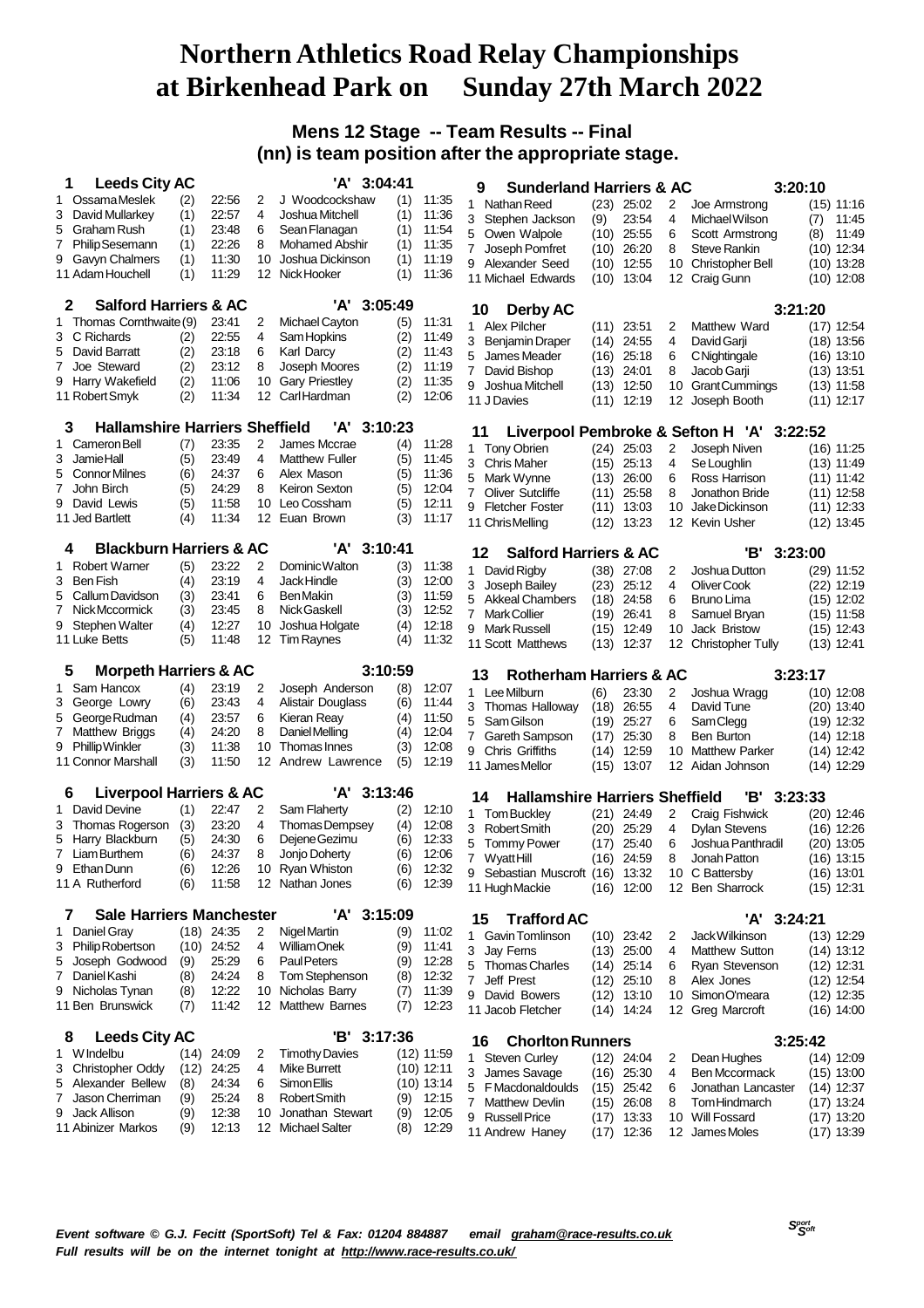| <b>Rossendale Harriers &amp; AC</b><br>17  |              |                              |    | 3:27:15                                   |                              | 26          | <b>Sale Harriers Manchester</b>                   |      |                     |    | 'В'<br>3:40:27                        |         |              |
|--------------------------------------------|--------------|------------------------------|----|-------------------------------------------|------------------------------|-------------|---------------------------------------------------|------|---------------------|----|---------------------------------------|---------|--------------|
| Stephen Corbishley (27)<br>1               |              | 25:32                        | 2  | <b>Matthew Harris</b>                     | $(21)$ 12:21                 | 1.          | Oliver Lee                                        |      | $(30)$ 26:16        | 2  | Robbie Rigby                          |         | $(26)$ 12:29 |
| 3<br>Jonathan Cleaver                      | (22)         | 25:50                        | 4  | Andrew Grenfell                           | $(21)$ 12:40                 |             | 3 M Kiddrossiter                                  |      | (29) 27:17          | 4  | Sam Aspinwall                         |         | (32) 14:29   |
| Andrew Mellor<br>5                         |              | 25:23                        | 6  |                                           |                              | 5           | Kyle Fairclough                                   |      | (29) 27:01          | 6  | David Marsh                           |         | $(29)$ 13:00 |
| <b>Robert Webb</b>                         | (21)         | $(20)$ 27:00                 | 8  | Benjamin Kirkman                          | $(18)$ 12:24                 | 7.          | John Faulkner                                     | (27) | 27:35               | 8  | <b>Robert Fairbanks</b>               |         | $(27)$ 13:53 |
| 7                                          |              |                              |    | Sean Greenwood                            | $(20)$ 13:24                 |             | 9 Ben Rees                                        | (25) | 13:53               | 10 | Jon Smalley                           |         | $(24)$ 14:01 |
| 9<br>Jonathan English<br>11 Ben Dade       | (20)<br>(19) | 13:08<br>12:47               | 10 | <b>Chris Clare</b><br>12 Chris Snell      | $(20)$ 13:08<br>$(18)$ 13:38 |             | 11 Rob Marsden                                    | (26) | 15:59               | 12 | Tom Gough                             |         | (27) 14:34   |
|                                            |              |                              |    |                                           |                              |             |                                                   |      |                     |    | 'A' 3:41:35                           |         |              |
| <b>Horwich R M I Harriers</b><br>18        |              |                              |    | 3:27:57                                   |                              | 27          | Wigan & District H & AC<br><b>Timothy Hartley</b> |      |                     | 2  |                                       |         |              |
| J Scottfarrington<br>1                     | (3)          | 23:16                        | 2  | Sam Walsh                                 | (6)<br>12:03                 | 1.          | Jonathan Kearsley                                 |      | (19) 24:41<br>26:16 | 4  | Paul Fitzsimmons<br>Mark Morganhillam |         | $(28)$ 14:16 |
| <b>Luke Foley</b><br>3                     | (8)          | 24:50                        | 4  | Sam Fairhurst                             | $(12)$ 13:12                 | 3           |                                                   | (27) |                     |    |                                       |         | $(29)$ 14:03 |
| Simon Bruton<br>5                          | (12)         | 25:59                        | 6  | Paul Grundy                               | $(17)$ 14:46                 |             | 5 John Heyes                                      | (30) | 28:43               | 6  | George Heyes                          |         | $(30)$ 13:47 |
| Joe Mercer<br>7                            | (14)         | 24:12                        | 8  | Richard O'reilly                          | $(19)$ 15:10                 | 7.          | Joshua Andrew                                     | (28) | 26:34               | 8  | S Bisnauthsing                        |         | (26) 13:37   |
| 9<br>Jonathan Bruton                       | (19)         | 13:10                        | 10 | Luke Brindle                              | (19) 13:32                   |             | 9 Lee Peake                                       | (26) | 15:01               | 10 | <b>Mark Rogers</b>                    |         | $(27)$ 15:14 |
| 11 Marcus Taylor                           | (20)         | 14:29                        | 12 | Julian Goudge                             | $(19)$ 13:18                 |             | 11 S Pendergrast                                  | (29) | 14:37               | 12 | Mike Harris                           |         | $(28)$ 14:46 |
| <b>Border Harriers &amp; AC</b><br>19      |              |                              |    | 3:28:16                                   |                              | 28          | <b>Southport Waterloo AC</b>                      |      |                     |    |                                       | 3:43:33 |              |
| James Douglas<br>1                         | (8)          | 23:38                        | 2  | <b>Oliver Dustin</b>                      | 11:43<br>(7)                 |             | 1 Francois Rafferty                               |      | $(34)$ 26:40        | 2  | Marc Singer                           |         | $(36)$ 13:39 |
| Tom Humphries<br>3                         |              | $(11)$ 25:09                 | 4  | Harry Butler                              | $(11)$ 12:42                 | 3           | James Paybody                                     | (38) | 29:47               | 4  | Andrew Kershaw                        |         | $(36)$ 13:04 |
| <b>Nathan Postill</b><br>5                 | (11)         | 25:37                        | 6  | Robert Hodgson                            | $(13)$ 14:06                 |             | 5 David Hamilton                                  | (35) | 26:45               | 6  | Josh Makin                            |         | $(33)$ 13:32 |
| <b>Paul Graves</b><br>7                    | (18)         | 26:48                        | 8  | Ross Landon                               | (18) 13:03                   |             | 7 Robert Mcgrath                                  | (33) | 27:56               | 8  | Andrew Veevers                        |         | $(33)$ 13:31 |
| 9<br>John Mason                            | (18)         | 13:30                        | 10 | Jordan Hull                               | $(18)$ 13:44                 |             | 9 Matthew Halsall                                 | (33) | 14:32               | 10 | Peter Roome                           |         | $(32)$ 14:39 |
| 11 Stuart Robinson                         | (18)         | 13:35                        |    | 12 Graham Millican                        | $(20)$ 14:41                 |             | 11 Alex Waddelove                                 |      | $(31)$ 14:32        |    | 12 Steven Wilkinson                   |         | $(29)$ 14:56 |
|                                            |              |                              |    |                                           |                              | 29          | <b>Leeds City AC</b>                              |      |                     |    | 'C'<br>3:44:42                        |         |              |
| <b>Valley Striders AC</b><br>20            |              |                              |    | 3:30:35                                   |                              | 1.          | Jason Hall                                        | (32) | 26:31               | 2  | Leon Foster                           |         | $(32)$ 13:06 |
| David Song<br>1                            |              | $(20)$ 24:48                 | 2  | Tom Thomas                                | $(19)$ 12:34                 | 3           | Jonathan Walton                                   | (31) | 26:29               | 4  | Thomas Edwards                        |         | $(27)$ 12:58 |
| Jonathan Young<br>3                        | (19)         | 25:17                        | 4  | Robert Howard                             | $(19)$ 13:05                 |             | 5 Alan Buckley                                    |      | 27:08               | 6  | John Ashcroft                         |         | $(26)$ 12:46 |
| <b>Rav Panesar</b><br>5                    | (20)         | 25:57                        | 6  | James Bundred                             | $(21)$ 13:55                 |             |                                                   | (26) |                     |    |                                       |         |              |
| 7<br>John Hobbs                            | (21)         | 26:33                        | 8  | Gavin Taylor                              | $(21)$ 13:36                 |             | 7 Patrick Vis                                     | (26) | 28:38               | 8  | Liam O'brien                          |         | $(28)$ 15:09 |
| Gary Mann<br>9                             | (21)         | 13:39                        | 10 | John Shanks                               | $(21)$ 12:49                 | 9           | <b>Bradley Wilsher</b>                            | (28) | 14:32               | 10 | Myles Holdsworth                      |         | $(34)$ 18:12 |
| 11 Matthew Dix                             | (21)         | 14:31                        |    | 12 Sam Storey                             | $(21)$ 13:51                 |             | 11 Mick Hill                                      |      | $(32)$ 13:31        |    | 12 Philip Townsend                    |         | $(30)$ 15:42 |
| 21                                         |              |                              |    | East Cheshire H & Tamesise AC 'A' 3:33:48 |                              | 30          | <b>St Helens Sutton AC</b>                        |      |                     |    |                                       | 3:44:53 |              |
| Joseph Hudak<br>1                          | (17)         | 24:28                        | 2  | Tom Mcguinness                            | $(23)$ 13:37                 | 1.          | <b>Thomas Griffiths</b>                           |      | (31) 26:21          | 2  | <b>Chris Birkett</b>                  |         | $(34)$ 13:33 |
| 3<br>Gavin Browne                          | (21)         | 25:04                        | 4  | George Lewis                              | $(23)$ 13:42                 | 3           | Steven Anders                                     | (34) | 27:27               | 4  | lan Hayburn                           |         | (35) 15:41   |
| Michael Holness<br>5                       | (23)         | 27:29                        | 6  | Allan Cooke                               | $(23)$ 13:38                 |             | 5 Matt Blake                                      | (34) | 26:38               | 6  | Ryan Molyneux                         |         | $(34)$ 13:47 |
| 7<br>Liam Browne                           | (22)         | 26:31                        | 8  | Daniel Armstrong                          | $(22)$ 13:16                 |             | 7 Matthew Crehan                                  | (31) | 26:29               | 8  | Michael Brussels                      |         | $(31)$ 13:31 |
| Michael Obi<br>9                           | (22)         | 13:49                        | 10 | Darren Smith                              | $(22)$ 13:55                 | 9           | Joseph Byme                                       | (32) | 15:51               | 10 | Andrew Wilson                         |         | $(31)$ 13:53 |
| 11 Jacob Taylor                            | (22)         | 14:12                        | 12 | Daniel Kavanagh                           | $(22)$ 14:07                 |             | 11 Barry Graney                                   |      | $(33)$ 16:45        |    | 12 Jake Healy                         |         | $(31)$ 14:57 |
|                                            |              |                              |    |                                           |                              | 31          | <b>Salford Harriers &amp; AC</b>                  |      |                     |    | 'C'<br>3:46:43                        |         |              |
| 22<br><b>Bury AC</b>                       |              |                              |    | 3:34:10                                   |                              | 1.          | Adam Slodowicz                                    |      | $(42)$ 28:21        | 2  | lan Grime                             |         | $(38)$ 12:59 |
| Benjamin Coop<br>1                         | (22)         | 24:58                        | 2  | Conor Wilkinson                           | $(22)$ 13:01                 | 3.          | <b>Matt Dickinson</b>                             | (37) | 28:15               | 4  | <b>Trevor Rayner</b>                  |         | $(40)$ 17:12 |
| Luke Harreld<br>3                          | (25)         | 26:33                        | 4  | <b>Matthew Collister</b>                  | $(24)$ 13:34                 |             |                                                   |      |                     | 6  |                                       |         |              |
| Callum Gaunt<br>5                          | (24)         | 26:39                        | 6  | Matthew Garside                           | $(24)$ 13:14                 | 5           | <b>Paul Bannister</b>                             | (38) | 26:50               |    | <b>Charlie Mansfield</b>              |         | $(37)$ 13:57 |
| Paul Johnston<br>7                         | (23)         | 28:14                        | 8  | Jordan Harreld                            | $(24)$ 13:39                 | 7           | <b>Robert Hughes</b>                              |      | (36) 26:51          | 8  | <b>Stuart Robinson</b>                |         | $(35)$ 13:30 |
| Lewis Whittaker<br>9                       |              | $(23)$ 13:22                 |    | 10 Declan Tattersall                      | (23) 13:17                   |             | 9 Shaun Chambers                                  |      | $(35)$ 13:47        |    | 10 Paul Stephens                      |         | (33) 13:44   |
| 11 Jon Evans                               |              | $(23)$ 13:35                 |    | 12 Craig Sykes                            | $(23)$ 14:04                 |             | 11 David Hudson                                   |      | $(30)$ 13:08        |    | 12 Sean Cordell                       |         | $(32)$ 18:09 |
| <b>Wirral AC</b><br>23                     |              |                              |    | 'A' 3:39:14                               |                              | 32          | <b>Wigan Phoenix</b>                              |      |                     |    |                                       | 3:49:31 |              |
| Craig Phillips<br>1                        | (37)         | 26:48                        | 2  | Michael Wilkinson                         | $(35)$ 13:22                 | 1.          | Danny Orrell                                      |      | $(36)$ 26:47        | 2  | <b>Benjamin Gorrill</b>               |         | $(37)$ 13:39 |
| <b>J</b> Crombleholme<br>3                 | (35)         | 27:26                        | 4  | Andrew Fraser                             | (34) 14:10                   |             | 3 Paul Bryers                                     | (32) | 25:49               | 4  | Paul Blakemore                        |         | $(33)$ 14:27 |
| Harry Rosshughes<br>5                      | (32)         | 27:30                        | 6  | Nick Wilson                               | (36) 14:59                   | 5           | <b>Mark Collier</b>                               | (36) | 29:22               | 6  | James Hilton                          |         | $(35)$ 13:53 |
| Joshua Hale<br>7                           |              | $(30)$ 24:42                 | 8  | Mark Newns                                | $(30)$ 14:26                 |             | 7 Andy Ward                                       |      | $(34)$ 27:40        | 8  | <b>Steven Foley</b>                   |         | $(34)$ 15:10 |
| <b>Richard Bargh</b><br>9                  | (29)         | 14:28                        |    | 10 MarkHulmston                           | (28) 14:30                   |             | 9 MManirjolley                                    | (34) | 14:42               | 10 | <b>Chris Wilson</b>                   |         | $(35)$ 15:51 |
| 11 Robert Wood                             | (27)         | 13:37                        |    | 12 Ian Wallace                            | $(24)$ 13:16                 |             | 11 Andrew Fisher                                  |      | $(35)$ 16:57        |    | 12 Darren Jackson                     |         | $(33)$ 15:14 |
|                                            |              |                              |    |                                           |                              | 33          | <b>Preston Harriers</b>                           |      |                     |    |                                       | 3:49:34 |              |
| <b>Blackpool Wyre &amp; Fylde AC</b><br>24 |              |                              |    | 3:39:22                                   |                              | 1.          | Sam Evans                                         |      | $(28)$ 25:42        | 2  | Wesley Wilkinson                      |         | $(25)$ 12:49 |
| <b>Luke Minns</b><br>1                     |              | $(15)$ 24:13                 | 2  | Harry Doran                               | (18) 12:56                   |             | 3 Luke Suffolk                                    |      | $(28)$ 27:25        | 4  | <b>William Metcalf</b>                |         | $(30)$ 13:21 |
| Marco Parolin<br>3                         | (17)         | 25:09                        | 4  | <b>Michael Brentreid</b>                  | $(17)$ 13:14                 |             | 5 Alex Venables                                   |      | $(31)$ 29:15        | 6  | <b>Steve Hallas</b>                   |         | $(32)$ 14:22 |
| C Mccarthy<br>5                            | (22)         | 27:23                        | 6  | George Robinson                           | $(22)$ 13:40                 |             | 7 Robert Worsey                                   | (35) | 31:18               | 8  | David Watson                          |         | $(36)$ 14:30 |
| John Wright<br>7                           | (24)         | 30:31                        | 8  | Adam Cockbain                             | (23) 12:43                   |             | 9 Paul Ratan                                      | (36) | 14:51               | 10 | Paul Heywood                          |         | $(36)$ 15:11 |
| Joseph Tyldesley<br>9<br>11 Ethan Mcevoy   |              | $(24)$ 14:19<br>$(24)$ 14:42 | 10 | Christopher Wylie<br>12 Nathan Baker      | $(25)$ 15:52<br>(25) 14:40   |             | 11 Russell Codd                                   |      | $(34)$ 15:18        |    | 12 Paul Jeffries                      |         | $(34)$ 15:32 |
|                                            |              |                              |    |                                           |                              |             |                                                   |      |                     |    |                                       |         |              |
| 25<br>Leigh Harriers & AC                  |              |                              |    | 3:40:08                                   |                              | 34          | <b>Cheshire Dragons</b>                           |      |                     |    | 3:56:01                               |         |              |
| James Wilkinson<br>1                       |              | $(25)$ 25:25                 | 2  | Alexander Urmston                         | $(31)$ 14:03                 | 1.          | Mark Ward                                         |      | $(35)$ 26:43        | 2  | Paul Bagan                            |         | $(30)$ 12:36 |
| Neil Pendlebury<br>3                       | (24)         | 25:02                        | 4  | <b>Thomas Henders</b>                     | (26) 14:18                   |             | 3 Craig Sephton                                   | (36) | 30:13               | 4  | <b>Matthew Scott</b>                  |         | $(37)$ 15:00 |
| Dave Smith<br>5                            | (27)         | 27:39                        | 6  | Adam Teece                                | $(28)$ 13:33                 |             | 5 Michael Holden                                  | (41) | 33:38               | 6  | Daniel Lightfoot                      |         | $(41)$ 13:35 |
| <b>Phillip Williams</b><br>7               | (29)         | 28:27                        | 8  | John Indricks                             | $(29)$ 14:49                 | $7^{\circ}$ | Ross Mcnair                                       | (40) | 30:52               | 8  | Sean Merryweather                     |         | $(39)$ 12:15 |
| <b>Mark Gornall</b><br>9                   | (30)         | 14:59                        | 10 | Adam Wilkinson                            | $(30)$ 14:23                 | 9           | Dave Gough                                        | (39) | 15:13               | 10 | lan Pierce                            |         | $(39)$ 15:39 |
| 11 CWilkinson                              | (28)         | 13:47                        |    | 12 Matthew Holliday                       | $(26)$ 13:43                 |             | 11 Michael Harrington                             |      | $(37)$ 14:54        |    | 12 Bernie Jones                       |         | $(35)$ 15:23 |

 *Soft Event software © G.J. Fecitt (SportSoft) Tel & Fax: 01204 884887 email [graham@race-results.co.uk](mailto:graham@race-results.co.uk) Full results will be on the internet tonight at <http://www.race-results.co.uk/>*